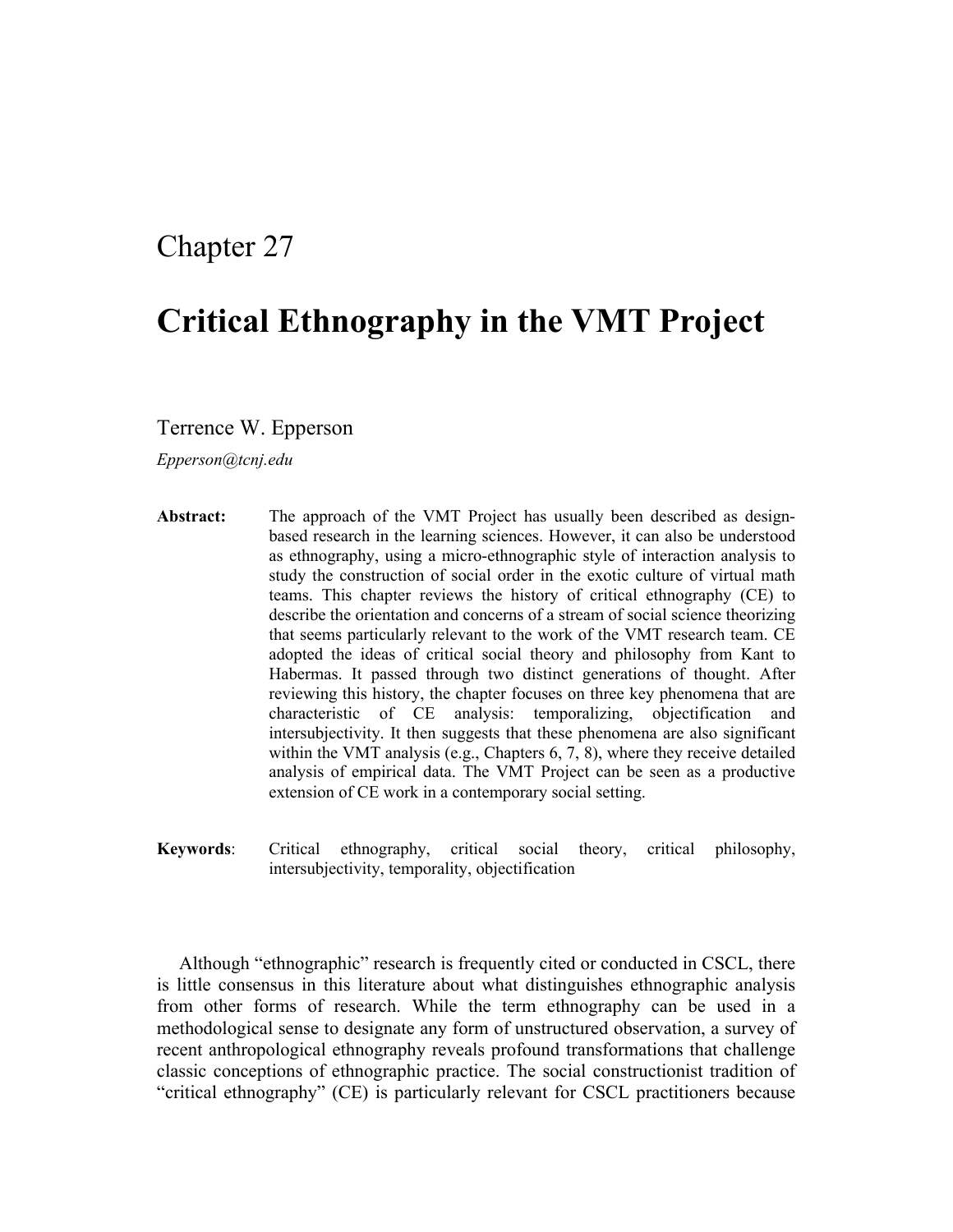of its critique of scientism and concomitant focus on intersubjectivity. Within CSCL and more generally in the learning sciences, scientistic assumptions that fundamental aspects of reality and ideas are given rather than developed by human and social activities has been thoroughly critiqued by constructivism. Specifically, the emphasis on intersubjectivity as a foundation for the nature of the social world is by definition relevant to CSCL, concerned with collaboration and collaborative learning.

This chapter aims to describe a form of ethnography that corresponds in many ways with the work of the VMT Project. This form has come to be known as *critical ethnography*. CE grew out of critical social theory as developed in the Frankfurt school of social research, including Horkheimer, Adorno, Marcuse and Habermas. The chapter will briefly review the development of CE through two distinct generations of thought that were enunciated before and after 1986, respectively. It will then look more closely at the CE analysis of three social phenomena. These phenomena have also been analyzed in the VMT Project.

The VMT Project—through its fine-grained analyses and emphasis on issues such as temporality, objectification and intersubjectivity—not only embodies many of the tenets of CE, but can be seen as an effort to adopt and advance the CE research agenda.

### **Exemplary Ethnography**

It is difficult to formulate a helpful description of CE or even of ethnography in a sentence of two. It may be useful to first become familiar with a prototypical example. Forsythe's book (2001), *Studying Those Who Study Us: An Anthropologist in the World of Artificial Intelligence*, provides an excellent introduction to the concerns and challenges of critical ethnography.

Of particular interest is her account of a project to build a natural-language patient-education system for migraine sufferers, which would elicit a patient's symptoms and medical history and use that information to present individually tailored information about diagnosis and treatment. Her fieldwork included observation of visits in neurology, interviews with physicians and patients, and extended formal interviews with migraine sufferers. Forsythe was simultaneously conducting ethnographic analysis *of* and *for* the design project. However, as the project progressed she found it increasingly difficult to reconcile the roles of participant and observer because of the epistemological and practical tensions between the "relativist understandings of ethnographic data" and "the positivist expectations and procedures of normal system building." Despite compilation of a rich body of ethnographic data about migraines and a shared intention to incorporate anthropological insights into an innovative system design, the resulting software prototype "reflected much less ethnographic input than we had originally envisioned" (p. 98).

Forsythe demonstrates how the software designers' cultural and disciplinary assumptions were embedded in every stage of development. Rather than await compilation of ethnographic research, developers performed their own knowledge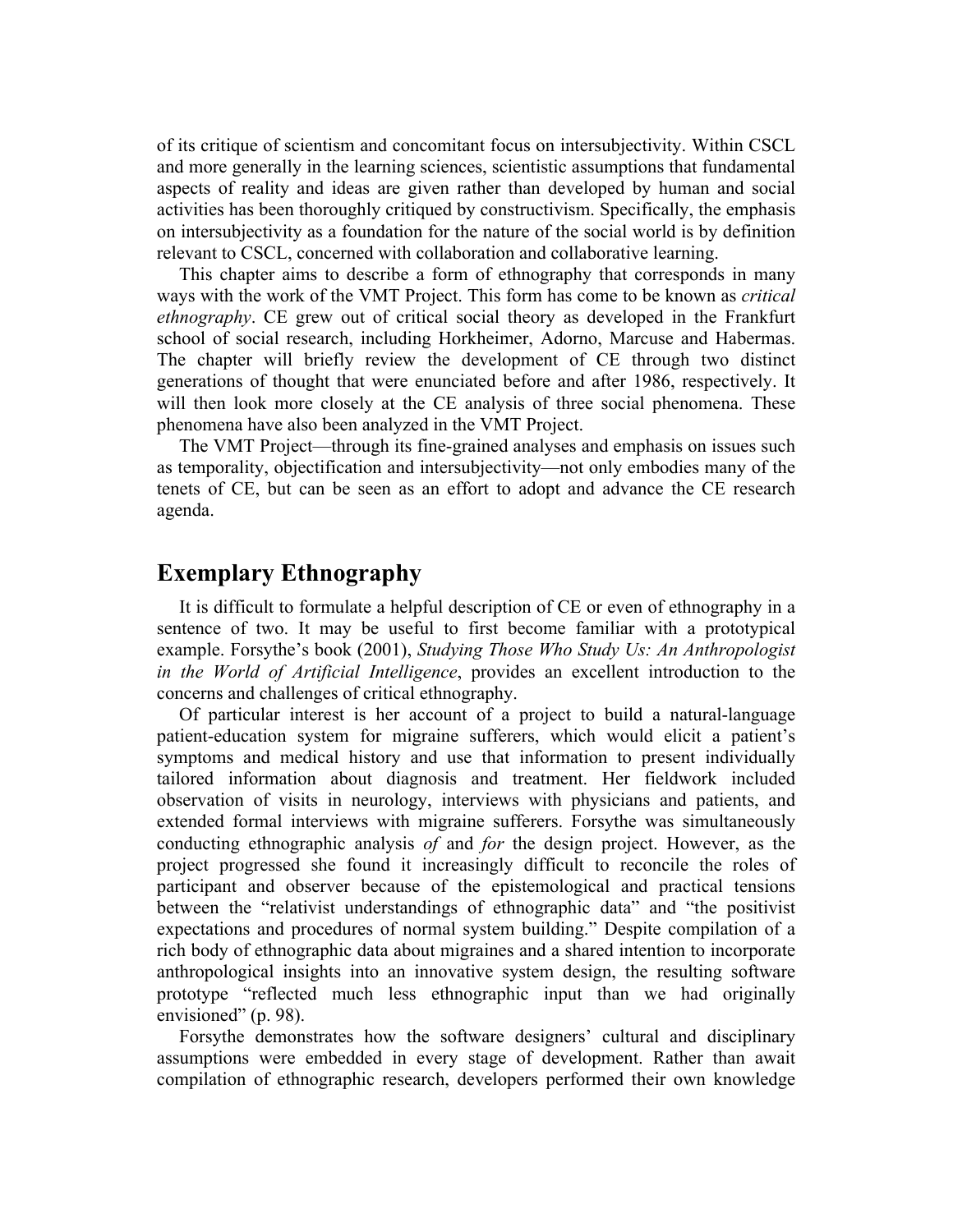acquisition, interviewing a single neurologist about issues like treatment strategies and the use and side effects of different migraine drugs. The neurologist also provided a model dialog of a typical doctor-patient encounter, wherein both participants speak in unambiguous declarative sentences and the distinction between questions and answers is quite clear. The model dialog also assumed that all communication is verbal and context-independent. However, Forsythe found that patients' speech was often rambling and repetitive and unintelligible in the absence of nonverbal and contextual cues (pp. 154-55). When the time came to "add in" the results of the ethnographic analysis, fundamental contradictions were revealed. The perspective of the neurologist, which privileged the knowledge and categories of formal medicine, was incorporated into the basic design of the system. This perspective conflicted with the ethnographic findings, which saw the patients' and the physicians' perspectives as being different, but equally valid (pp. 105-107).

Forsythe's work provides an excellent example of the potentially holistic nature of ethnographic research. Her reflexive awareness of positionality eschews any pretensions of impartiality and neutrality; rather, she argues for a stance of epistemological awareness. Because she observes people whose status and power are generally greater than her own, Forsythe's work also exemplifies what Nader (1972) calls "studying up," the antithesis of traditional colonialist anthropology. Instead of "going native" to elicit and uncritically reproduce the perspectives of her informants (be they migraine sufferers or neurologists), she believes the ethnographer's method should be a continual "stepping in and stepping out" of the field situation (2001, pp. 71-72). Ethnography is predicated on the creative tension inherent in the oxymoron "participant observation." The researcher must balance the cultural immersion required for meaningful participation with the critical distance required for observation and analysis.

Yet, Forsythe also demonstrates how difficult it is to incorporate foundational, critical ethnographic insights into system designs, particularly when there are substantial, often unrecognized, epistemological differences between the worldviews of system designers and social scientists. Bader & Nyce offer a comparably pessimistic assessment: "The difficulty is that knowledge about the social construction of reality is not the kind of knowledge the development community values, can do much with, or seems to be much interested in" (1998, p. 6). They conclude: "There is, we believe, a demonstrable, fundamental gap between the knowledge the development community values and that which cultural analysis yields. Much of what goes on in social life developers and programmers simply do not see as having any relevance for their work" (p. 10).

However, as a field of inquiry explicitly concerned with the collaborative social construction of knowledge, CSCL has an obligation to seize the opportunity the larger software development community has thus far eschewed. The VMT Project has embraced this opportunity, addressing many of the concerns raised by Forsythe's analysis.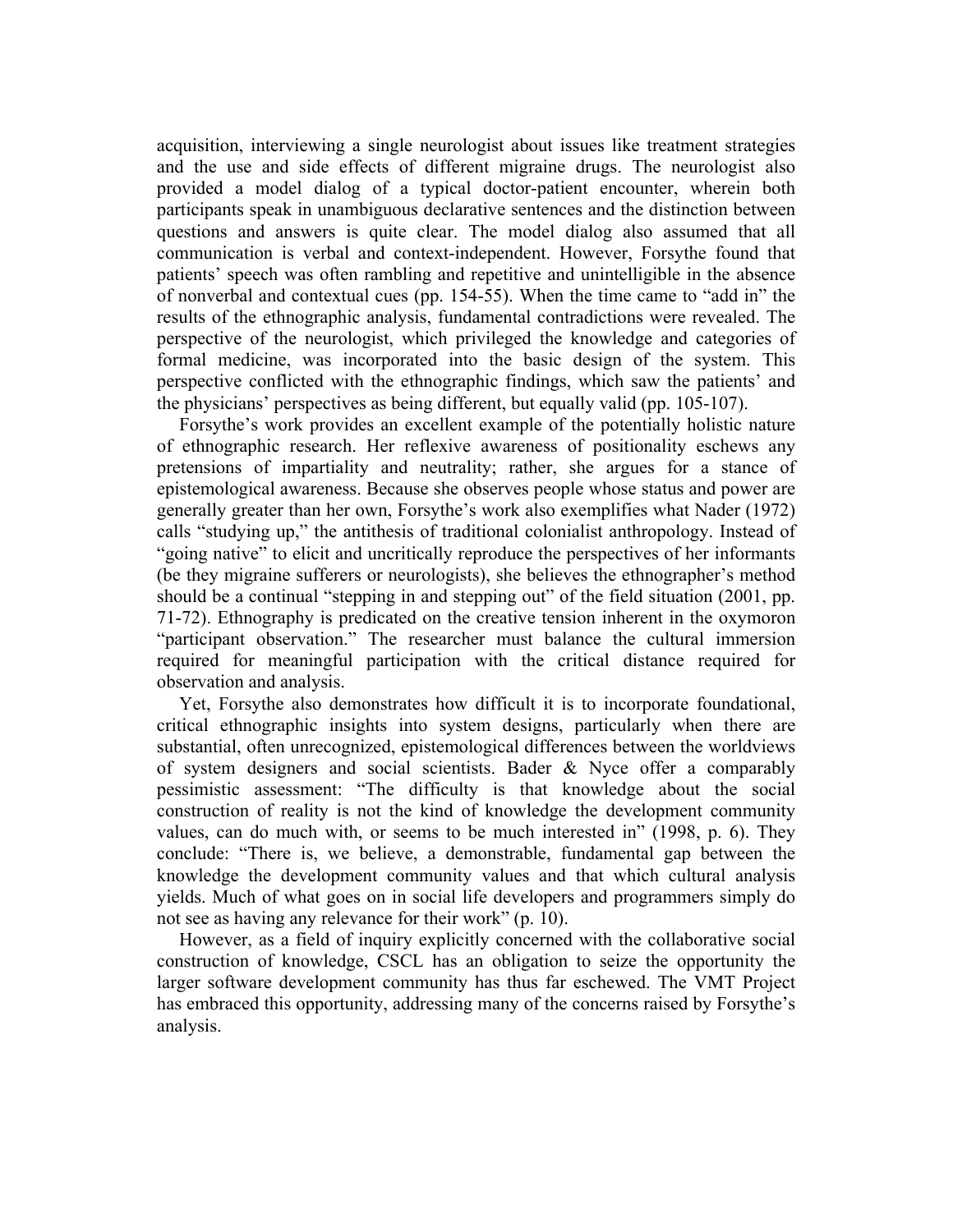# **Classic and Critical Ethnography**

This section will discuss how fundamental elements of critical ethnography are grounded in the continental critical theory tradition and, in turn, are embodied in the VMT Project. First, a brief (and highly selective) overview of contemporary ethnography will demonstrate both the wide variety of current research approaches and the extent to which CE concerns have been incorporated into mainstream theory and practice in anthropology and cognate disciplines.

In a chapter entitled "Erosion of Classic Norms," Rosaldo critiques the "classic period" of ethnography which he dates to the period 1921-1971 (1993, pp. 25-45). Classic period ethnographers, especially in Great Britain, typically worked within the French sociological tradition of Durkheim, where culture and society were analyzed as objective systems that "determined individual personalities and consciousness." Not surprisingly, the classic mode of analysis was predicated upon "a detached observer using a neutral language to study a unified world of brute facts" (Rosaldo, 1993, pp. xviii, 32). The inherent positivism of classic ethnography also presupposed a series of inviolate Cartesian dichotomies such as fact/value, subject/object, mind/body, individual/society and self/other.

According to Rosaldo, a range of social, political and intellectual transformations have transformed classic modes of ethnographic analysis since the late 1960s, "leaving the field of anthropology in a creative crisis of reorientation and renewal" (1993, p. 28). Some of these issues will be examined in greater detail below, but for the moment Table 27-1—selectively compiled from a wide variety of sources presents an overview of some of the major issues addressed by CE.

| Classic Ethnography                           | Critical Ethnography                                |
|-----------------------------------------------|-----------------------------------------------------|
| Positivist, scientistic method                | Reflexive, critical (Clifford & Marcus, 1986;       |
|                                               | Marcus, 1999b; Scholte, 1972)                       |
| Exotic, bounded field site                    | Studying at home, studying up (Nader, 1972), multi- |
|                                               | sited research (Marcus, 1995), cyberspace (Hakken,  |
|                                               | 1999; 2003; Teli, Pisanu & Hakken, 2007)            |
| Cartesian dichotomies                         | Embodied knowledge, unity of consciousness and      |
|                                               | activity (Kaptelinin & Nardi, 2006)                 |
| Interrogation, extraction                     | Dialog, collaboration (Tedlock, 1986)               |
| Neutrality, detachment                        | Political engagement (Smith, 1999), circumstantial  |
|                                               | activism (Marcus, 1999a)                            |
| Elicitation, analysis of un-interpreted facts | Everyone's an analyst (Garfinkel, 1967; 2002)       |
| Common sense as resource                      | Commonsense as topic (Forsythe, 1999; 2001)         |
| Fact/value dichotomy                          | Unity of theory and practice (Lave, 1991)           |
| Objective reality is "out there"              | Social construction of reality (Hacking, 1999)      |
| Context as container                          | Context as construct (Nardi, 1996)                  |
| Disembodied scientific objectivity            | Feminist objectivity, situated action and knowledge |
|                                               | (Haraway, 1991; Nader, 1996; Suchman, 2007)         |
| Participant observation                       | Observation of participation                        |
|                                               | (Nader, 1996; Tedlock, 1991)                        |

*Table 27-1. Schematic comparison of classic and critical ethnography.*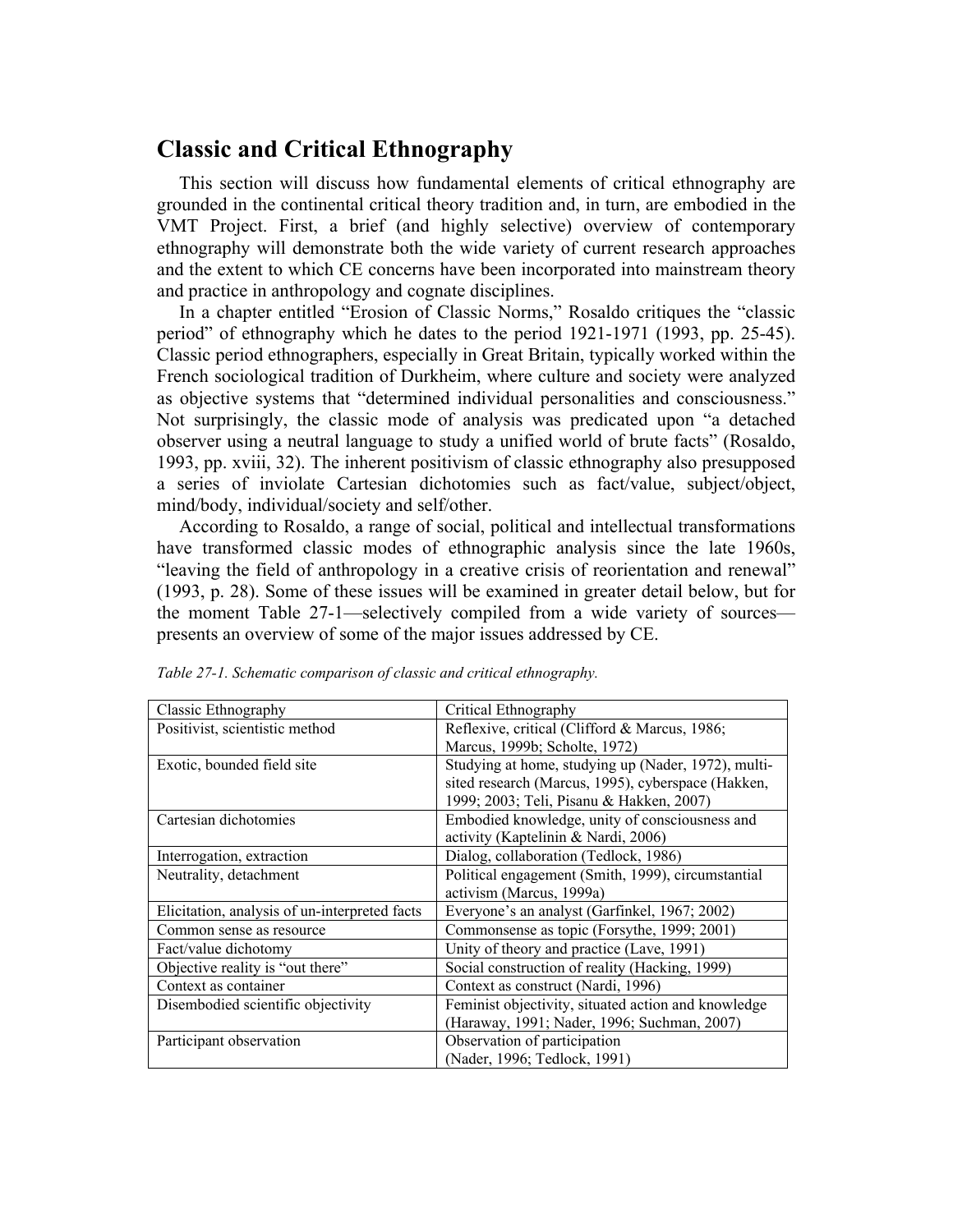Several of these transformations are particularly relevant to the fields of ethnomethodology (EM) and conversation analysis (CA). For example, Button critiques the shortcomings of "classical ethnography," making a distinction between "scenic" fieldwork "that merely describes and codifies what relevant persons do in the workplace" and ethnography that explicates "members' knowledge—what people have to know to do work, and how that knowledge is deployed in the ordering and organization of work" (Button, 2000, p. 319). Similarly, Goodwin & Heritage demonstrate how "CA transcends the traditional disciplinary boundaries of social anthropology by providing a perspective within which language, culture, and social organization can be analyzed not as separate subfields but as integrated elements of coherent courses of action" (1990, p. 301). Finally, classic ethnography's aspiration to "holism" dictated a preference for isolated, bounded field sites where all aspects of a culture (e.g., ritual, subsistence, kinship) could be analyzed. In CE, this is supplanted by a "truly holistic framework . . . that captures the interactional and discursive constitution of human relations and social organization" regardless of context (Streeck & Mehus, 2005, p. 399).

### **Critical Theory: From Kant to Habermas**

Much of the research in CSCL can be situated within a social-constructivist tradition grounded in continental critical theory. This tradition rejects the empiricist assumption of objective, pre-existing facts and can be characterized by three basic theses:

> (1) The *ontological* thesis that what appears to be 'natural' is in reality an effect of social processes and practices; (2) the *epistemological* thesis that knowledge of social phenomena is itself socially produced; and (3) the *methodological* thesis that the investigation of the social construction of reality must take priority over all other methodic procedures. (Sandywell, 2008, p. 96, emphasis added)

Both critical ethnography and the theory of group cognition explicitly draw upon the history of critical philosophy, as illustrated in Figure 14-1 of (Stahl, 2006, p. 289). The term "critical" first arose in Kant's *Critique of Pure Reason*, where it signified the drawing of the limits of the topic under study. Synthesizing the previously prevailing philosophies of rationalism and empiricism, Kant undertook a "Copernican revolution," arguing that the world is not "given" to us as objective empirical data, but is constituted as causally connected and arrayed in space and time thanks to our minds, which constitute it as so ordered (Kant, 1787/1999). Hegel's critical dialectics radically extended the argument to show how mind itself has developed historically and culturally (Hegel, 1807/1967). Dialectical thinkers since Hegel have critiqued various phenomena and disciplines by tracing their historical development. Thus, Marx demonstrated that capitalism, its products and its social relations are not fixed, universal and necessary, but are products of specific developments and can be further transformed (Marx, 1867/1976). Whereas empiricist theories of science hold that observers, data, facts, concepts, etc. are fixed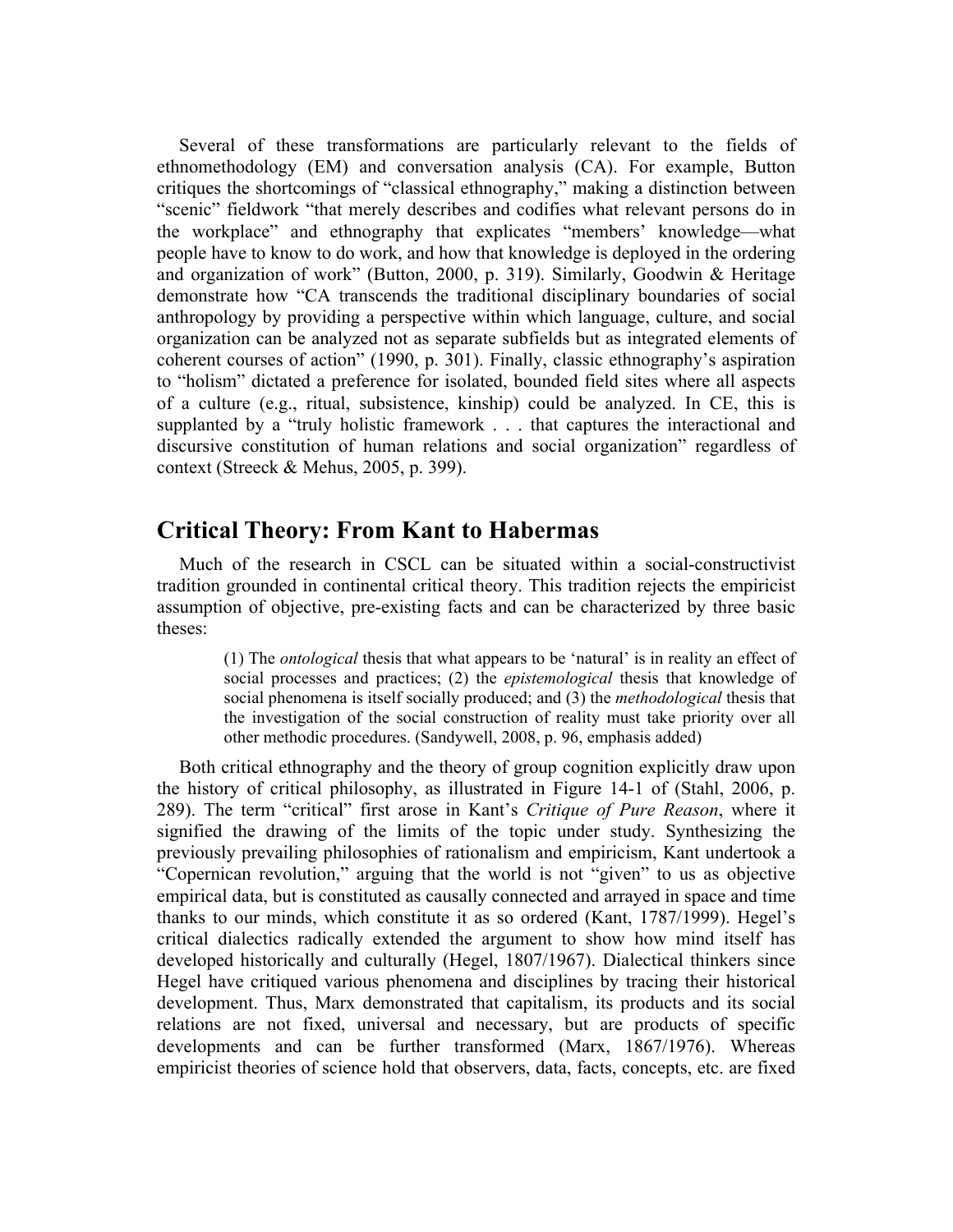aspects of a given reality, critical theories reflect on how these entities have been constituted through social processes.

Critical social theory became an explicit topic in the writings of the Frankfurt School of Social Theory (Held, 1980). Horkheimer began by defining the approach, based on the traditions of Kant and Hegel. Adorno expanded it, applying it to cultural criticism, sociology, philosophy, music and aesthetics. Other twentieth century philosophic approaches have also adopted a critical stance toward reality. In phenomenology, Husserl conducted a thorough-going critique of psychologism and its conception of transcendental mind. Schutz (1967) situated Husserl's view in a social context, and Heidegger rejected the view of a detached mind, describing how we are active beings in a world into which we are thrown as burdened with a past, but one whose meanings are structured by our current cares and future orientations (Heidegger, 1927/1996). Even Anglo-American philosophy is largely based in Wittgenstein's (1953) critique of the view of language espoused by logical positivism. All these philosophical influences have been incorporated into the theory of group cognition.

As a student of both Horkheimer and Adorno, Habermas represents the "second generation" of the Frankfurt School, and his work—particularly *On the Logic of the Social Sciences* (Habermas, 1967/1988) and *Knowledge and Human Interests* (Habermas, 1965/1971)—provided a foundation for the development of CE during the late 1960s and early 1970s. Habermas drew "a parallel between critical theory's critique of positivism and Marx's critique of idealism" (Outhwaite, 1994, p. 26). In *Knowledge and Human Interests,* Habermas described his undertaking as "a historically oriented attempt to reconstruct the prehistory of modern positivism with the systematic intention of analyzing the connections between knowledge and human interests" (1965/1971, p. vii). Although Habermas' work can be situated within the Frankfurt School's general critique of positivism, it bears repeating that his specific interest was in reconstructing "the *prehistory* of modern positivism," in understanding positivism's conditions of possibility. He found that: "Positivism stands or falls with the principle of scientism, that is, that the meaning of knowledge is defined by what the sciences do and can thus be adequately explicated through the methodological analysis of scientific procedures" (1965/1971, p. 67).

Turning specifically to the social sciences, Habermas notes that "the concept of value freedom (or ethical neutrality)" is reflected in an epistemological "severance of knowledge from interest." This dichotomy "is represented in logic by the distinction between descriptive and prescriptive statements, which makes grammatically obligatory the filtering out of merely emotive from cognitive contents" (1965/1971, p. 303). The "illusion of objectivism," the belief in "a self-subsistent world of facts structured in a law-like manner," provides the basis for the "restricted, scientistic consciousness of the sciences" which can only be challenged "by demonstrating what it conceals: the connection between knowledge and interest" (1965/1971, pp. 69, 316). However, positivism has so effectively repressed older philosophical traditions and permeated the self-understanding of the sciences that

> the illusion of objectivism can no longer be dispelled by a return to Kant but only immanently—by forcing methodology to carry out a process of self-reflection in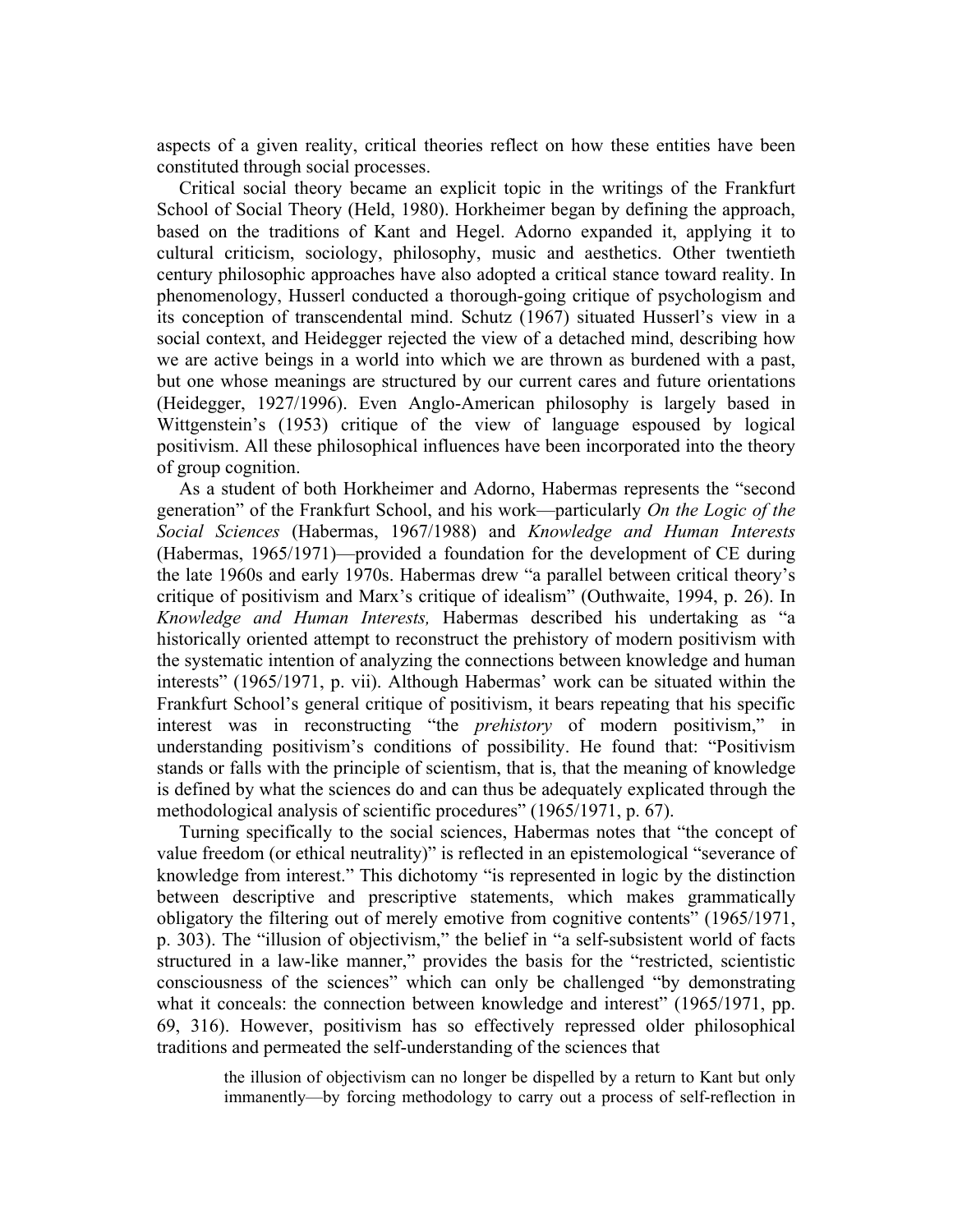terms of its own problems. . . . It can no longer be effectively overcome from without, from the position of a repurified epistemology, but only by a methodology that transcends its own boundaries (1965/1971, p. 69).

In other words, the pervasive influence of positivism can no longer be directly challenged through philosophical critique, but only through actual disciplinary *praxis* (practice) that "transcends its own boundaries." This is the challenge taken up by early critical ethnographers, and is reflected today in the transformative research of the VMT Project.

## **Critical Ethnography**

Because the term "critical ethnography" is currently used in a wide variety of theoretical and disciplinary settings, it is difficult to provide a concise, encompassing definition. Instead, we will take an historical approach, examining CE's origins in continental critical theory and highlighting elements of particular relevance for CSCL practitioners. In subsequent sections, we will show how elements of CE are embodied in the VMT Project and discuss how VMT advances the CE research agenda.

We can speak of two "generations," of CE, the first initiated by the publication of *Reinventing Anthropology* (Hymes, 1972) and the second by the publication of *Writing Culture: The Poetics and Politics of Ethnography* (Clifford & Marcus, 1986), although, as we shall see, a few scholars have remained consistently influential through both generations. This generational distinction is essential because the seminal early works have been overlain by, and incorporated into a subsequent generation of "critical" ethnographic perspectives that are grounded in a variety of disciplinary perspectives, particularly post-modernist literary criticism. Although these second-generation perspectives built upon, or emerged in opposition to, the foundational works, the "presentist" orientation of the recent scholarship obscures these connections and the aspects of CE of greatest potential relevance to CSCL are not readily accessible (Bunzl, 2005, p. 192).

### **The First Generation (c. 1968-1986)**

An important precondition for the emergence of CE was the contestation of the meaning of "ethnography." Fabian (1990b) notes an implicit method/theory dichotomy within the anthropological tradition in the distinction between *ethnography* (literally "description of peoples"), and *ethnology* as a comparative, theoretical, synthesizing enterprise. By the late 1950s the dichotomy between ethnography (which had become synonymous with empirical research and data collection) and theory was being challenged by a generation of "new ethnography" practitioners. According to Fabian, "the old opposition between theory and ethnography was abolished and ethnography itself was declared a theoretical enterprise" (1990b, p. 760).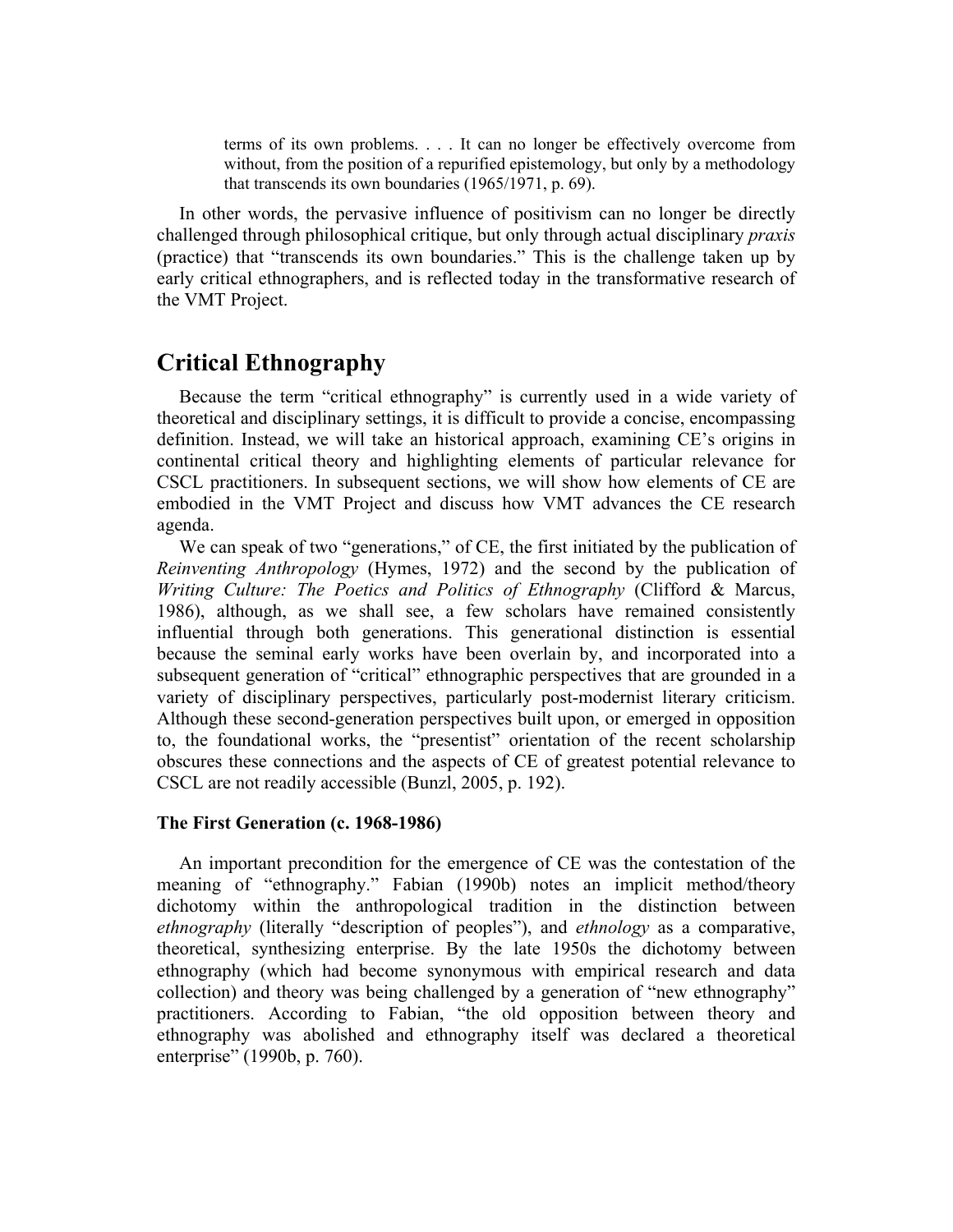In "History, Language and Anthropology"—certainly one of CE's foundational documents—Fabian discusses the shortcomings of "scientistic social research" revealed by his empirical research on Jamaa, a charismatic religious movement in the Congo (1971; reprinted in Fabian, 1991b). In a later monograph he reflected:

> The phenomena I was interested in offered little in the way of outwardly observable behavior, of traits that could be mapped or counted, in short, of the kind of "hard data" that, properly collected, classified, and analyzed, are said to produce ethnographic knowledge. Probably, working with an illusive religious movement that refused to be approached in any other way but talk, in and on their own terms, was decisive in shaping my convictions. (Fabian, 1990b, p. 4)

Fabian's dissatisfaction with the limitations of his "Weberian-Parsonian" doctoral training at the University of Chicago and his anxieties arising from a "failure to find the sort of hard social 'facts' which my training in 'scientific' sociology had let me to expect," forced him to explore more dialectical analytical approaches (1971, p. 23; 1991a, p. 183). Realizing that the "positivist-pragmatist approach" is intellectually mired "in the period of pre-Kantian metaphysics," he turned to the work of Marx, Habermas and the linguists von Humboldt and Hymes. However, he also realized that the quandaries he was facing could not be resolved through philosophical or theoretical discourse alone, but only through anthropological praxis. In explaining the motivation for his publication, Fabian noted that it was Habermas who

> pointed out that it would be unrealistic to cite social science before the court of Kant's critique of reason; a reform must come from within, from, as I understand him, a confrontation with the epistemological problems of today's social research. To attempt, or at least to approximate, such radical critique from within is the intention of this paper. (Fabian, 1971, p. 21)

In his struggle to develop a non-positivist theoretical approach that maintained standards of objectivity and addressed the issue of intersubjectivity, Fabian developed a language-centered approach predicated on two theses:

> (1) In anthropological investigations, objectivity lies neither in the logical consistency of a theory, nor in the giveness of data, but in the foundation (*Begründung*) of human *intersubjectivity*.

> (2) *Objectivity* in anthropological investigations is attained by entering a context of communicative interaction through the one medium which represents *and* constitutes such a context: *language.* (1971, p. 25, 27)

As we will see, the connection between objectivity and intersubjectivity was to become a continuing theme of Fabian's research.

In language that resonated with contemporaneous work in ethnomethodology, Fabian noted that, for the positivist social scientist, social facts consist of observed regularities reveling a "reality behind" the observed data. Citing Hegel and Marx, Fabian proposed a radical counter proposition, "that the particulars of observation are not just contingent indicators of an underlying necessary reality. They are not seen as 'cases of' but as *results of a process* in which a totality realizes itself" (Fabian, 1971, p. 26).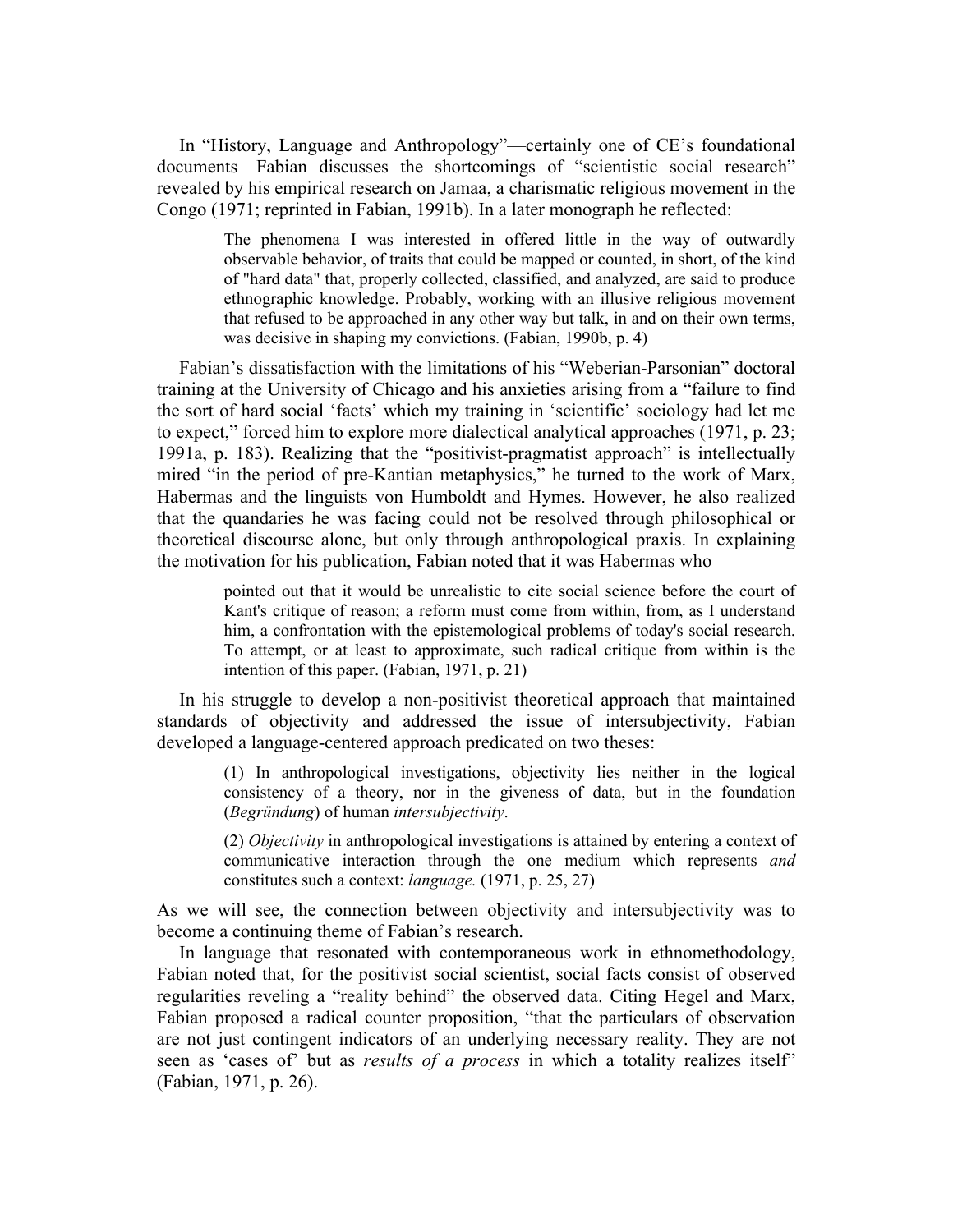Scholte, in his contribution to *Reinventing Anthropology* (Scholte, 1972) and elsewhere, offered a similar critique. Again citing Habermas, he wrote that "scientism . . . is finally and radically being challenged on political, normative, philosophical, and even anthropological grounds" and he thus advocated creation of "a reflective, critical, and emancipatory anthropology" (1971, p. 781). "Critical anthropology," according to Scholte, "seeks to transcend the naïve dualism of subject and object . . . The communicative and constitutive relation between self and other is considered the absolute foundation of anthropological praxis" (1978a).

The only way "scientism" could overcome its inherent limitations would be "to embark on a self-reflexive and self-critical course, that is, one which would emancipate it from its own paradigmatic stance." However, such a course is precluded by "the widely held assumption that there is, and should be, a discontinuity between experience and reality, between the investigator and the object investigated" (Scholte, 1972, p. 435). Taking an explicitly anthropological perspective, he also wrote that scientism is "ethnocentric in presuming that the canons of scientific reason and technical application are objective and universal. In fact, they are neither" (Scholte, 1978b, p. 178). In a move that presaged future developments in ethnomethodology, Scholte also suggested that Garfinkel's "claims for action may be applicable to scientific activity as well," that a paradigm's sense of its own facticity, objectivity, accountability, and communality, "is to be treated as a contingent accomplishment of socially organized common practices. In short, they are not given, but accomplished" (citing Garfinkel, 1972, p. 323; Scholte, 1978a, pp. 8-9).

Finally, we should note Nader's essay, *Up the Anthropologist—Perspectives Gained From Studying Up* (1972). Nader suggested that traditional ethnographic research depended upon power relations that favored the anthropologist and she exhorted anthropologists to "study up," to explore situations where they are *less* powerful than the people or institutions being analyzed: "What if, in reinventing anthropology, anthropologists were to study the colonizers rather than the colonized, the culture of power rather than the culture of the powerless, the culture of affluence rather than the culture of poverty?" (1972, p. 289). She also challenged the "mystique about participant observation," noting that this form of research had unexamined theoretical consequences and "weighed heavily in the decisions as to where anthropologists study: we prefer residential situations, whether the residence is in a primitive village or a modern hospital" (1972, p. 306). Nader's work prodded anthropology toward transcendence of its colonialist origins and opened a space where non-traditional research methods and venues could be considered valid ethnographic research, ranging from "microethnography" (Streeck & Mehus, 2005) through "multi-sited" and "world systems" ethnography (Marcus, 1995). The anthropology of education (Hamann, 2003) and cyberspace (Hakken, 1999; 2003; Teli et al., 2007) owe her particular debts of gratitude.

Writing two decades after the publication of *Language, History and Anthropology*, Fabian was hesitant to revisit the early critique of positivism and scientism. However, he insisted that "moral perplexities," "political impasses" and "paradoxes regarding the nature of anthropological knowledge" should still be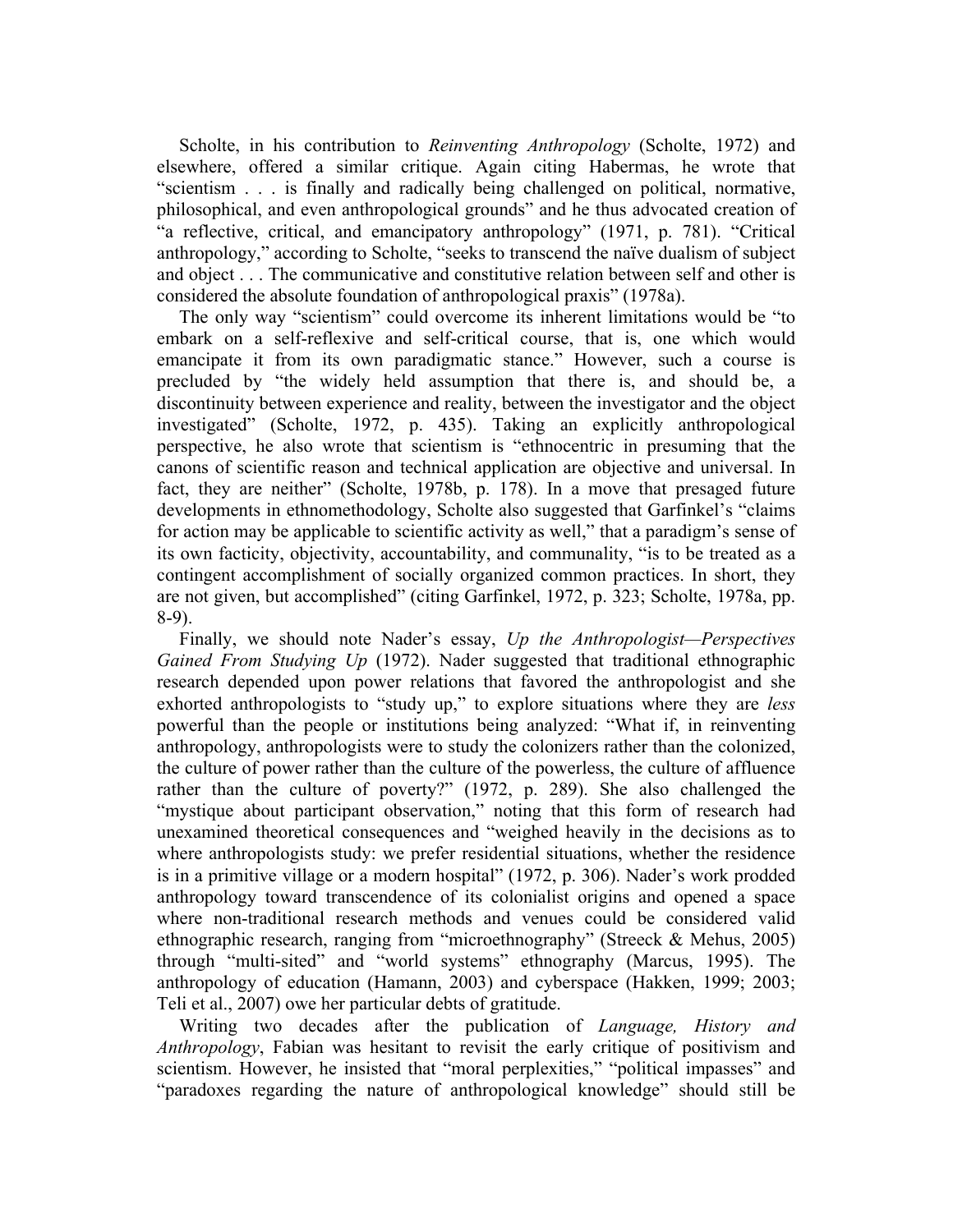examined in epistemological terms (Fabian, 1991b, p. 190). Fabian's admonition notwithstanding, an understanding of these early critiques enhances our understanding of the divergent strands of second generation CE. According to Roscoe, "modern critical anthropology" went awry "in failing to follow a lead laid down by its radical forbearers," particularly Scholte, in their careful distinction between "science" and "scientism." In collapsing science into positivism, "the scientistically inclined have trapped incautious critics into accepting at face value their claim that the positivist program is science." However, the objective of the firstgeneration critical anthropologists "was not to reject a science of society but to place it within a humane rather than a scientistic framework" (Roscoe, 1995, p. 501). The spirit of first generation CE is preserved and nourished by the continuing publication of the journals *Dialectical Anthropology* and *Critique of Anthropology*, both founded in 1975.

### **The Second Generation (c. 1986-present)**

The onset of second generation CE can be defined by the publication of *Writing Culture* (Clifford & Marcus, 1986). Co-edited by a non-anthropologist (Clifford), the volume was self-consciously "post-disciplinary" in its shift away from "anthropology" *per se* toward conceptions of "ethnography" and "culture" that were situated within larger debates in Cultural Studies. However, according to Bunzel, the innovative and transformative character of *Writing Culture* should not be overstated:

> Having incorporated the epistemological, political, and textual reorientations engendered by the crisis of anthropology, the volume thus stood at the beginning of anthropology's transdisciplinary turn—a turn that reinvented the discipline through the deliberate erasure of what had come to be seen as its compromised history. (2005, p. 192)

In addition to analyzing ethnography as a method of social science research, the "literary turn" (Evans, 2007; Handelman, 1994) initiated by *Writing Culture* also fostered examination of "ethnography" as a genre of social science text as well as experimentation with non-realist literary forms of ethnographic writing. Fabian acknowledges that the focus on ethnographic authority prompted by the "postmodern turn" provides a "much more sophisticated view of the literary means in the production of ethnographic knowledge [adding] another dimension to the critique of anthropology." However, he argues that some "recent celebrations of the anthropological muse" have confused *diagnosis* (of anthropology being constituted as a literary practice) with *therapy* (the claim that literature will save anthropology)," concluding, "seeking oblivion in the embraces of literary theory or philosophy of science cannot be the way to go for critical anthropology" (1991a, pp. 92, 94, emphasis added).

The expansive conception of ethnography exemplified by *Writing Culture* is also celebrated by Rosaldo, who argues that "ethnography has been cultural anthropology's most significant contribution to knowledge," representing "an emergent interdisciplinary phenomenon" (1993, pp. 38-39). Although the unmooring of ethnography from anthropology has fostered creative, and often critical,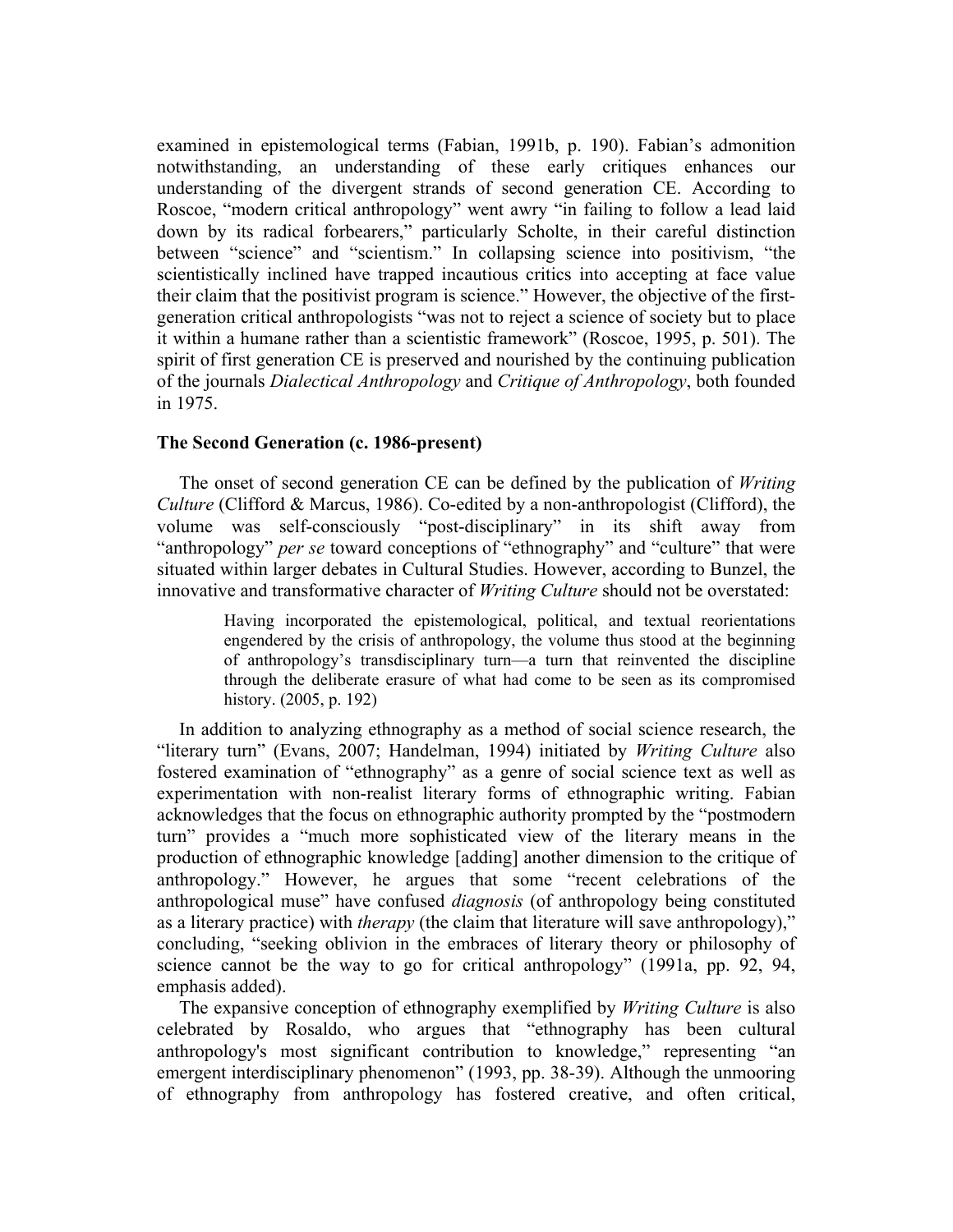ethnographic research in a wide variety of disciplines and settings, there are potential perils. The decontextualization of ethnography, coupled with the historical "erasure" represented by second generation CE, means that well-intentioned attempts to infuse ethnography with critical perspectives are often conducted in isolation from historical and contemporary debates within anthropology, debates about what Fabian calls "the very 'conditions of possibility' of producing ethnographic knowledge in communicative, interactive, and dialogical rather than positivistic ways" (Fabian, 1991a, p. 187). Elsewhere, Fabian optimistically reflected on the influence of *Writing Culture* and similar second generation CE works: "The critique of misplaced scientism in anthropology has been a good thing, a hard-fought victory over a collusion of theories of knowledge, conventions of representation, and the practice of Western imperialism." Now that "interpretative and hermeneutic approaches" had demonstrated "viable alternatives to positivism," Fabian felt it was time to take "critical anthropology" to "a new level" (1990b, p. xiii).

Fabian's innovative monograph *Power and Performance: Ethnographic Explorations Through Proverbial Wisdom and Theater in Shaba (1990a)* exemplifies his own attempts to incorporate insights from the "literary turn" in ethnographic writing and take critical anthropology to a "new level." The ethnography was born in Zaire when Fabian heard a local proverb, spoken only in French, "*Le pouvoir se mange entire*" ("power is eaten whole"). Consultation with friends and colleagues revealed that, while everyone seemed to know the proverb, there were no analogous proverbs in Swahili or any other local African languages. Fabian's inquiries inspired a local theater troupe to write and produce a play based upon—and named after—the proverb. The play was eventually filmed and broadcast on national television. Fabian observed and recorded every stage of the project, and his monograph includes extensive transcriptions (in both original Swahili and English translation) of various rehearsals and the final production.

Fabian makes a distinction between "informing" and "performing," stating that most "theories of ethnographic knowledge are built on models of information transfer, of transmission of (somehow preexisting) messages via signs, symbols, or codes." While these models may be descriptively useful, they are "epistemologically . . . deficient because they fail to account for historically contingent creation of information *in and through the events* in which messages are said to be transmitted" (Fabian, 1990a, p. 11). Furthermore, many realms of information cannot "simply be called up and expressed in discursive statements" by ethnographic interlocutors. "This sort of information can be represented—made present—only through action, enactment, or performance" (1990a, p. 6). A performance does not "simply enact a preexisting text. Performance *is* the text in the moment of its actualization (in a story told, in a conversation carried on, but also in a book read)." Rather than being a questioner eliciting information, Fabian suggests that the ethnographer "be a provider of occasions, a catalyst in the weakest sense, and a producer (in analogy to a theatrical producer) in the strongest." Borrowing a phrase from Turner, Fabian is suggesting that the ethnographer play the role of "ethnodramaturge" (see Turner's essay in Ruby, 1982).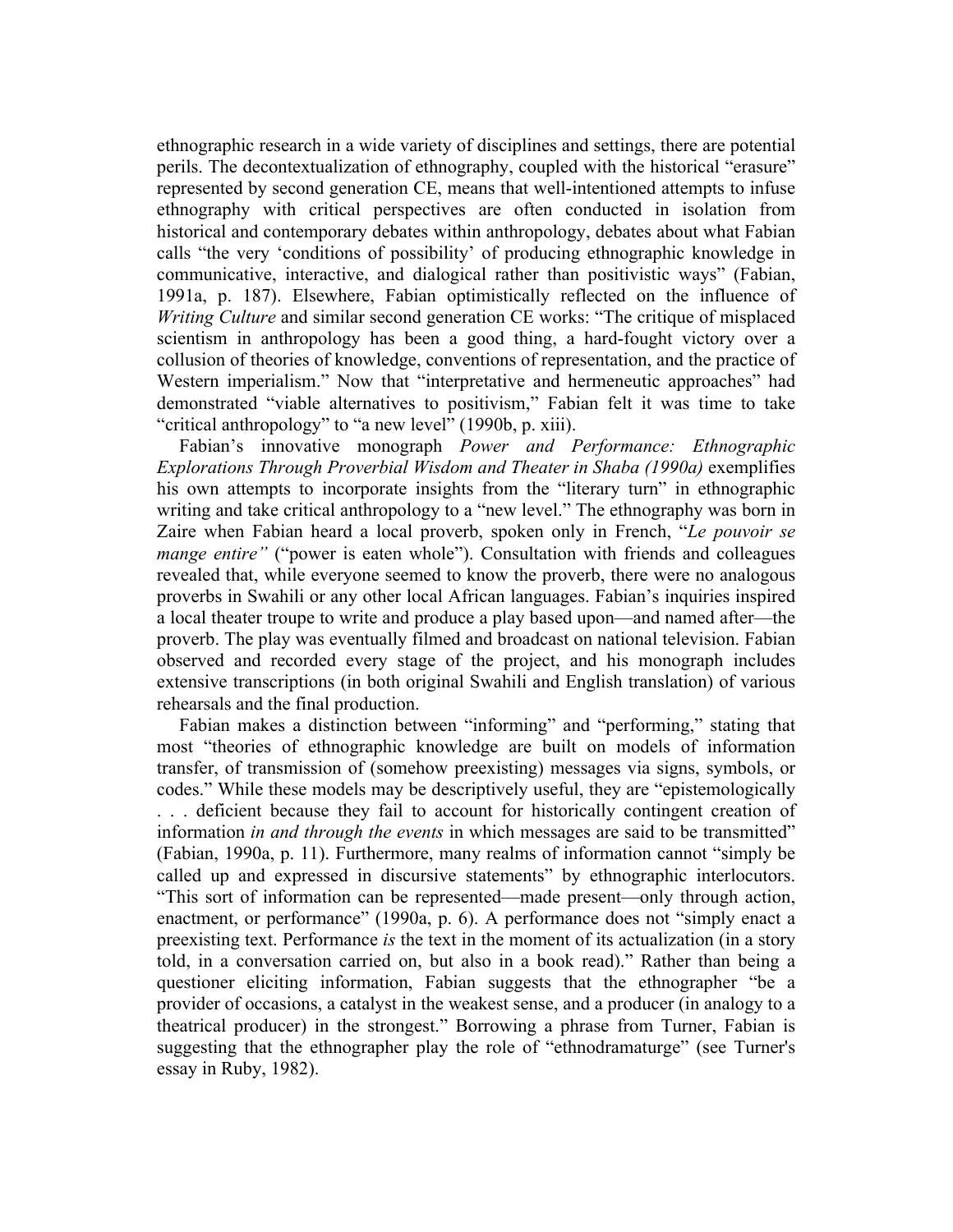# **Temporalizing, Objectification, Intersubjectivity in CE**

Three concerns emerging from the CE tradition are of particular relevance for the VMT Project: temporalizing, objectification and intersubjectivity. This section briefly discusses these three topics in CE before turning to the corresponding VMT analyses.

### **Temporalizing**

Anthropologists have traditionally addressed the issue of socio-cultural time through a wide variety of topics, such as "time-reckoning, calendric patterns, cultural constructions of the past, [and] time as a medium of strategy or control." In her review essay, Munn advocates a conception of "'temporalization' that views time as a symbolic process continually being produced in everyday practices" (1992, p. 116). One of the most radical and influential anthropological examinations of time is Fabian's *Time and the Other: How Anthropology Makes its Object* (published in 1983, reissued in 2002). It stands at the transition between first and second generation CE (Bunzl, 2002; Fabian, 2002) and was an important precursor to *Writing Culture* (Clifford & Marcus, 1986).

*Time and the Other* examines the connections between practices of temporal distancing in anthropological writing and the creation of the anthropological "Other." Fabian uses the term *coevalness* to characterize intersubjective sharing of historic time and space. According to Bunzl, "Fabian deploys the designation 'coevalness' in order to merge into one Anglicized term the German notion of '*Gleichzeitigkeit*,' a phenomenological category that denotes both contemporaneity and synchronicity/simultaneity." The skilled ethnographer establishes an intersubjective, coeval relationship with her interlocutors during the course of fieldwork. However, the conventions of classic anthropological writing, particularly the suppression of the autobiographical voice and the use of the "ethnographic present" trope, result in a "denial of coevalness," which Fabian characterizes as the *allochronism* of anthropology. Allochronism is a necessary precondition for—and an inevitable manifestation of—scientistic ethnography's belief in distanced neutrality and "objectivity" (Fabian, 2002, pp. 1-35).

Of particular relevance for the VMT Project is Fabian's analysis of *intersubjective time*, which is grounded in the phenomenological insight "that social interaction presupposes intersubjectivity, which in turn is inconceivable without assuming that the participants involved are coeval, i.e. share the same Time" (2002, p. 30). The conception of intersubjective time reflects an

> emphasis on the communicative nature of human action and interaction. As soon as culture is no longer primarily conceived as a set of rules to be enacted by individual members of distinct groups, but as the specific way in which actors create and produce beliefs, values, and other means of social life, it has to be recognized that Time is a constitutive dimension of social reality . . . not just a measure, of human activity. (2002, p. 24)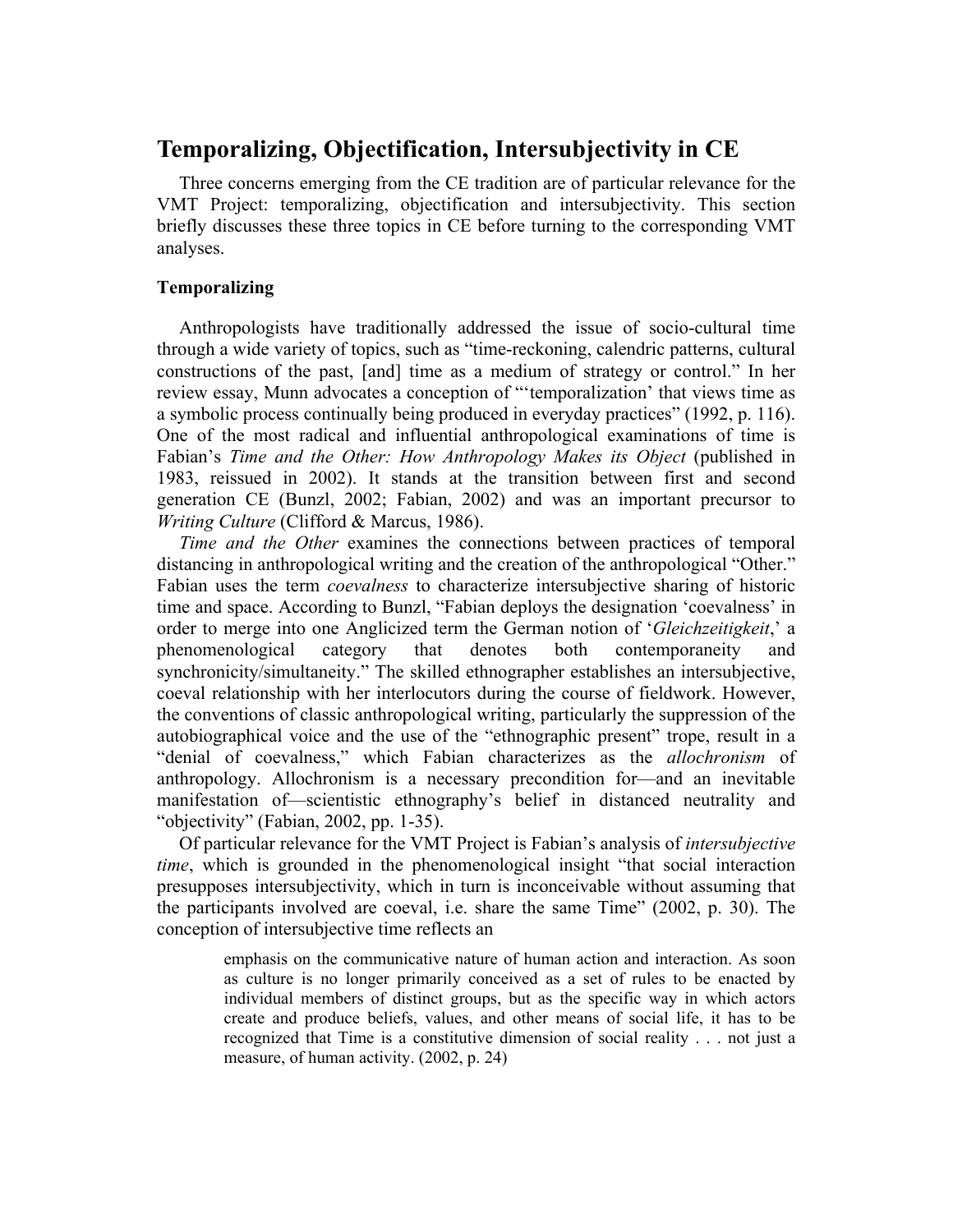However, intersubjective time is not the inevitable result of spatial and temporal proximity between individuals. Fabian stresses, "for human communication to occur, coevalness has to be *created*. Communication is, ultimately, about creating shared Time" (2002, emphasis in original, p. 31). Writing in 1983, Fabian noted "an increased recognition of intersubjectivity in such new disciplines as ethnomethodology and the ethnography of speaking." However, the dominant model of human communication was still predicated upon the assumption of temporal distancing between participants:

> At least, I believe this is implied in the widely accepted distinctions between sender, message, and receiver. Leaving aside the problem of the message (and the code), these models project, between sender and receiver, a temporal distance (or slope). Otherwise, communication could not be conceptualized as the *transfer* of information. (Fabian, 2002, p. 31)

In his recent essay *Language and Time*, Fabian notes that his "growing awareness of our ways with time" has sustained his interest in the convergence between "pragmatically oriented approaches in linguistics and language-oriented views of anthropology" (2007, p. 33). Describing his "point of departure" as "a philosophical position that is materialist and dialectical," he realizes his interests are shared only by "those to whom relating language and time is an empirical, hence a practical, and an epistemological problem. 'Epistemological' means related to, accounting for, and justifying practices of knowledge production" (2007, p. 37). His examination of the connection between time and language is predicated upon a critique of linguistic formalism, "the kind of linguistics that requires the elimination of time." This atemporality can be traced to Saussure's absolute dichotomy between language as the system of *langue* (synchronic) and language as spoken *parole* (diachronic). However, Fabian counters by citing literary critic Jameson:

> Once you have begun by separating diachronic from synchronic . . . You can never really put them back together again. If the opposition in the long run proves to be a false or misleading one, then the only way to suppress it is by throwing the entire discussion on a higher dialectical plane. (Fabian, 2007, p. 34; quoting Jameson, 1972, p. 18)

Since language-centered research is based upon the production and analysis of textual empirical data, Fabian also examines the connections between knowledge production, the creation of shared time, and the use of texts:

> Epistemologically this means that what we have said earlier about presence must include memory in the sense that texts become evidence through being re-cognized as relevant. There are no texts "as such"; every text exists in a context of other texts and our ability to recognize such context presupposes remembrance of a past. Put more concretely: current practices of speaking or "languaging" are always rehearsals of earlier practices. (2007, p. 38)

Despite its excellent, though brief, discussions of intersubjective time, Fabian's *Time and the Other* was primarily about the allochronism of anthropological writing, about the *denial* of coevalness. Similarly, his later work contains tantalizing hints for empirical research on the interrelations between shared time, history, language and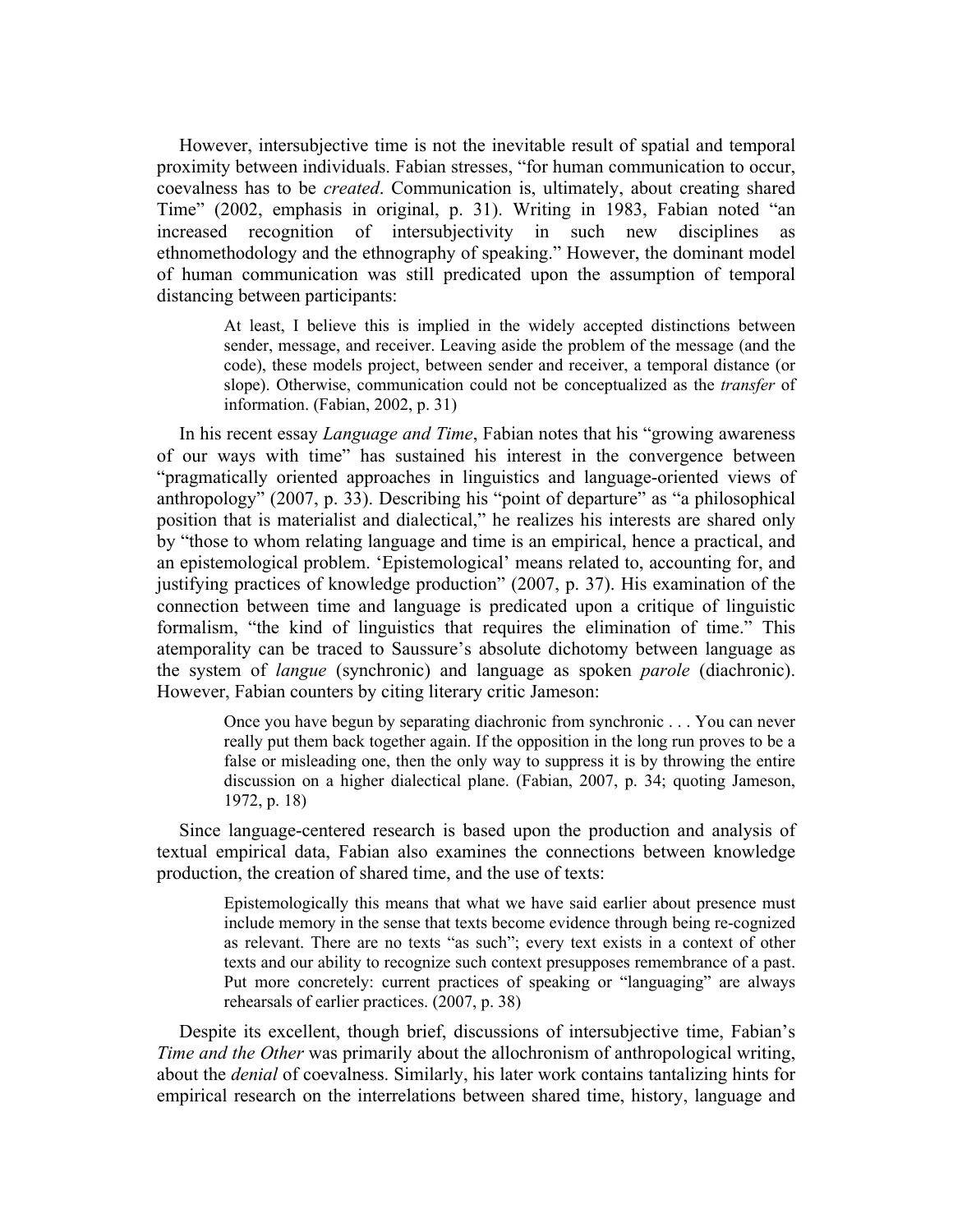texts, but we find only limited application. Therefore, the VMT Project can be seen as not only embracing but also advancing the research concerns of CE through finegrained analysis of the *creation* of coevalness during interactions between members of virtual math teams.

### **Objectification**

Returning to reflect upon the phenomenon of objectification in his 1971 essay *History, Language, and Anthropology*, Fabian in 2001 wrote: "One thing is clearer to me now than it was at the time. The decisive difference between the positivist conception of objectivity and the alternative I was struggling to formulate involved a theory of *objectification*" (2001, p. 15). In a footnote to this passage, he grapples with the concept of objectification:

> I am neither able nor willing to give this term a clear axiomatic definition. What it designates is a problem I am struggling with: the notion of objectivity as applied to knowledge of "things historical and cultural" needs to be developed in terms of a theory of *Vergegenständlichung*, that is, of the making of all those things that can become the objects of—in the case we are discussing here—ethnographic knowledge. (2001, p. 208)

Positivism, because it claimed that social scientific knowledge was based on the study of preexisting facts that could be studied like natural objects, "needed no theory of the constitution of objects." However, the language-based view of ethnographic knowledge Fabian was struggling to articulate was "based on what is intersubjectively and communicatively produced," and therefore "had to include a theory of objectification capable of specifying what in communicative interaction becomes an object and thereby the basis of objective knowledge" (2001, p. 15).

The complex and nuanced use of the term *objectification* has been taken up within the learning sciences, and specifically math education by Sfard in her theory of how math objects are constructed in math history and in math learning. According to Sfard, the process of objectification involves "two tightly related, but not inseparable discursive moves: *reification*, which consists in substituting talk about actions with talk about objects, and *alienation*, which consists in presenting phenomena in an impersonal way, as if they were occurring of themselves, without the participation of human beings" (2008, p. 44). For example, the statement "He *cannot cope* with even the simplest arithmetic problems in spite of years of instruction." might be reified as "He *has a learning disability*" (2008, p. 44). Once reified, the "alleged products of the mind's actions may undergo the final objectification by being fully dissociated, or *alienated* from the actor . . . by such discursive means as the use of the passive voice or the employment of the given noun in the role of grammatical subject." Even a simple mathematical statement like "two plus three make five" eliminates the human subject, effectively disguising "the fact that numbers are discursive constructs and, as such, are human-made rather than given" (2008, p. 50).

Sfard continues by discussing both the "gains" of objectification, particularly in mathematics discourse, and the "traps" of objectification, particularly in "discourse on thinking." Objectification increases both the communicative and practical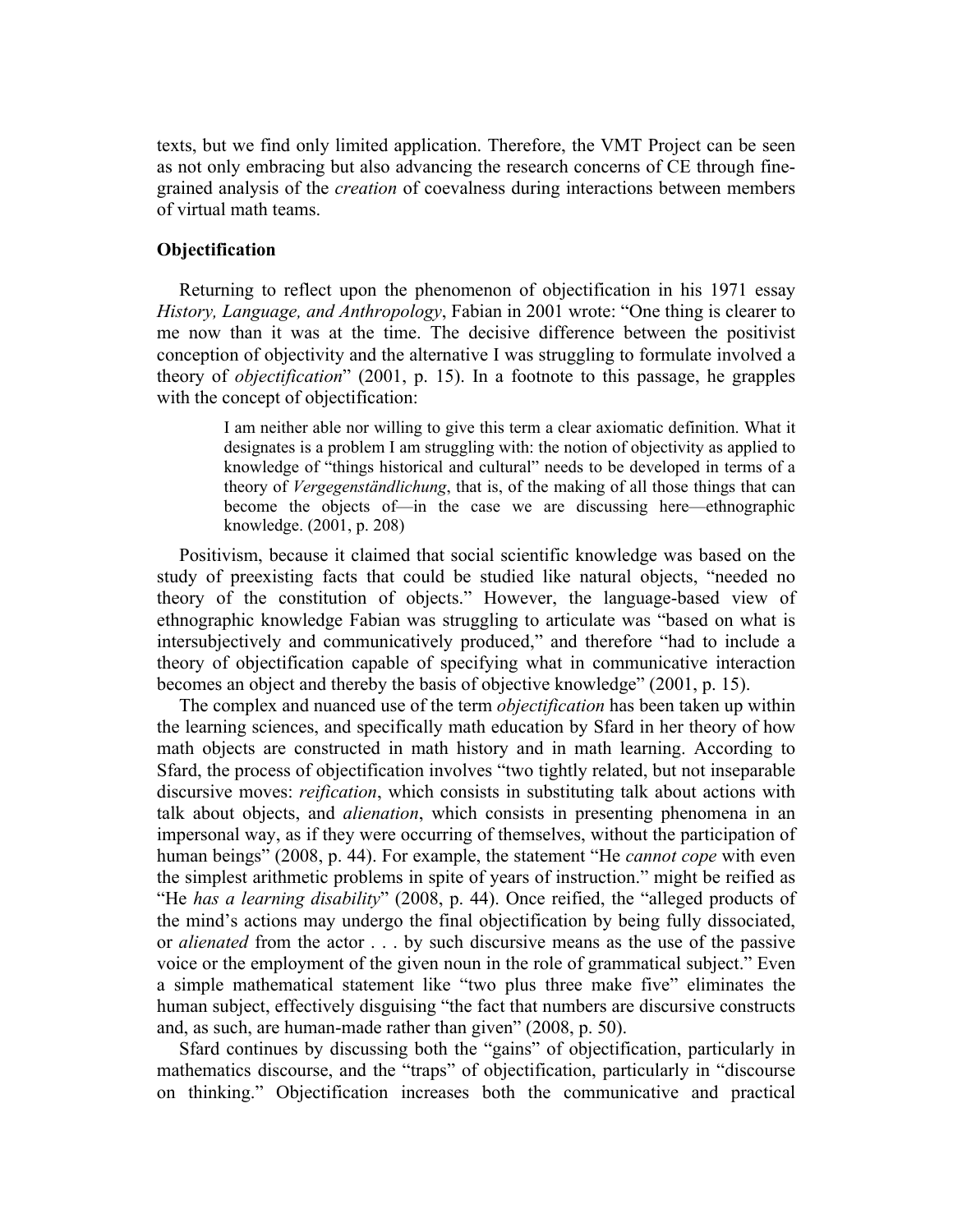effectiveness of mathematical discourse. For example, it is the objectification of complex discursive sequences that allows us to see  $(86 + 37)$  and  $(123)$  as equivalent and interchangeable numerical expressions. Similarly, a symbolic expression such as  $(3 + 4 = 7)$  is actually "a shortcut for a rather lengthy story about our own discursive actions of counting. As a result of objectification, the meta-discursive nature of this proposition remains invisible." The problem occurs when "all, the objects discursive (words, expressions) and extra-discursive (independently existing material objects)—seem to belong to the same ontological category of 'things in the world,' with their mutual relations being similarly 'objective' and mind independent." Sfard characterizes this situation as *ontological collapse*, which can result in (a) illusory dilemmas, (b) false dichotomies and/or (c) consequential omissions (2008, pp. 51- 57).

The reason all of this matters is that children who are first learning about math have not yet objectified these discursive processes. They therefore have trouble, for example, seeing ten marbles and ten coins as "the same number." However, once "mathematists" begin to objectify these discursive processes, numbers become discourse-independent entities. The subsequent invisibility of the objectification process is reflected in mainstream math education, where "numbers are selfsustained entities existing in the world along with humans and animals." Piaget's "expression 'child's contact with numbers' further implies that when a child is born, the numbers are already out there in the world waiting to be discovered along with stars, trees, and other material objects" (Sfard, 2005, p. 285).

In her most recent work, Sfard offers an extended analysis of the discursive construction of math objects (2008, pp. 163-194). In Chapter 4, Stahl related Sfard's work to the issue of "deep learning" in mathematics:

> One must be able to unpack or de-construct the processes that are reified as the object. To be able to write an equation—e.g., during a test in school, where the particular equation is indicated—is not enough. One must to some extent be able to re-create or derive the equation from a concrete situation and to display alternative visual realizations, such as graphs, formulas, special cases and tables of the equation. There is not a single definition of the equation's meaning, but a network of interrelated realizations. (2008, p. 363)

Thus, deep learning in mathematics is not the acquisition of knowledge, but rather "participation in co-construction of realizations" through discursive social processes.

Fabian's ongoing struggles to link: (1) a non-empiricist conception of objectivity, (2) intersubjectivity, and (3) a theory of objectification all have deep resonances with the VMT Project. In fact, Sfard's work on the discursive construction of math objects, coupled with VMT's fine-grained analyses of math discourse represent a productive embodiment and extension of CE concerns.

#### **Intersubjectivity**

Turning to the third element of CE that is particularly relevant to the VMT Project, *intersubjectivity* involves social phenomena, which are not simply mental (individual psychological) or physical objects, but have been co-constructed by sets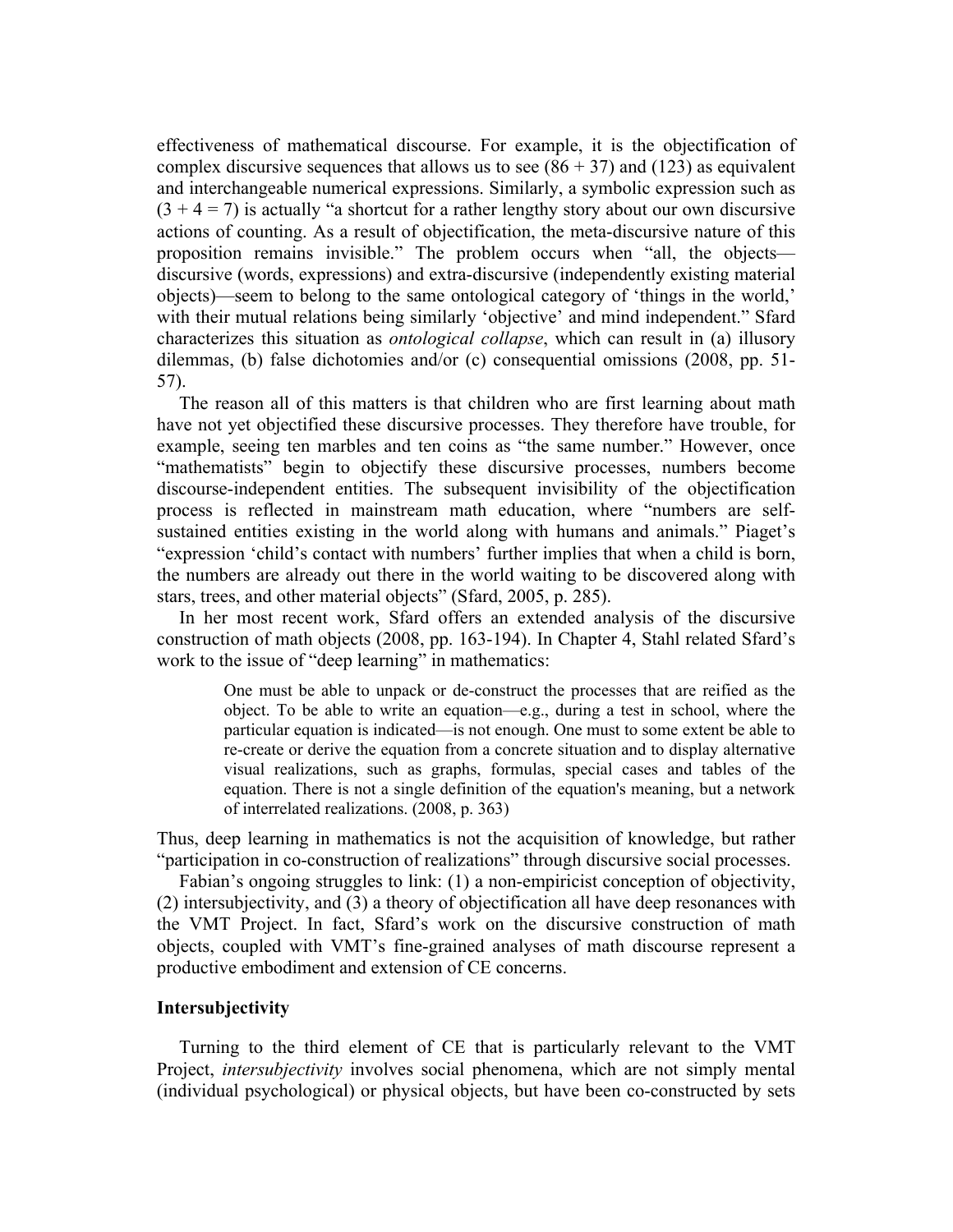of people and are shared within dyads, small groups, communities or cultures. It can briefly be characterized as:

> some set of relations, meanings, structures, practices, experiences, or phenomena evident in human life that cannot be reduced to or comprehended entirely in terms of either subjectivity (concerning psychological states of individual actors) or objectivity (concerning brute empirical facts about the objective world). (Zurn, 2008, p. 116)

We can begin our extended discussion of intersubjectivity by juxtaposing two seemingly disparate studies presented by Goodwin. The first analyzes the communication skills of an elderly man with severe aphasia (1995; 2004), while in the second study we watch as a student archaeologist learns an essential component of her craft, the delineation and documentation of soil features encountered during an excavation (Goodwin, 1994; 2000). The point in both cases is how the aphasic man's communication and the archaeologist's categorizations are intersubjectively achieved.

Chil, a close relative of Goodwin, was a 65-year-old attorney when he suffered a massive stroke in the left hemisphere of his brain that left him paralyzed on the right side of his body. The stroke also resulted in severe aphasia, an almost complete loss of the ability to produce meaningful language. At the time of Goodwin's study thirteen years after the stroke, Chil had a vocabulary consisting of only three words: *yes, no,* and *and.* However, Goodwin's video-assisted analysis revealed that the man has "a wider communicative repertoire than his limited vocabulary would indicate." While not perfect, his ability to understand what others were saying was quite good and he was able to utilize the sequential organization of conversation, his social and material environment, and the communicative resources and actions of his interlocutors to enhance his communicative abilities. He could also use gesture and prosody to display affect and project "a range of subtly differentiated stances toward talk and other events" (2004, p. 152). For example, a single *no* had a structurally different meaning than the three-unit *no, no, no*, and the prosody of a longer string could help refine its meaning.

In the episode presented, Chil is asked a question about whether he had ever been "in a big earthquake." The sequential positioning of the question and Chil's response makes this a "second story" that draws on the structure and narrative content of an earlier account. After a few incorrect attempts to interpret his gestures, Chil's wife begins an account that he shapes, elaborates, and corrects through his gestures and limited vocabulary. Goodwin stresses that this is not merely a narrative requested by Chil and then related by his wife. Although this is a "shared story," he remains the primary author. When his wife takes the narrative in a direction other that the one he intended, Chil is able to display his disagreement and redirect her telling.

Chil's use of gestures, coupled with the work performed by his interlocutors to correctly understand the gestures, is particularly intriguing. Rather than representing "a single underlying psychological process," gesture and talk are "structurally different kinds of sign systems." For fluent speakers, "talk and gesture . . . mutually inform each other and indeed are deeply parasitic on each other. Gesture achieves its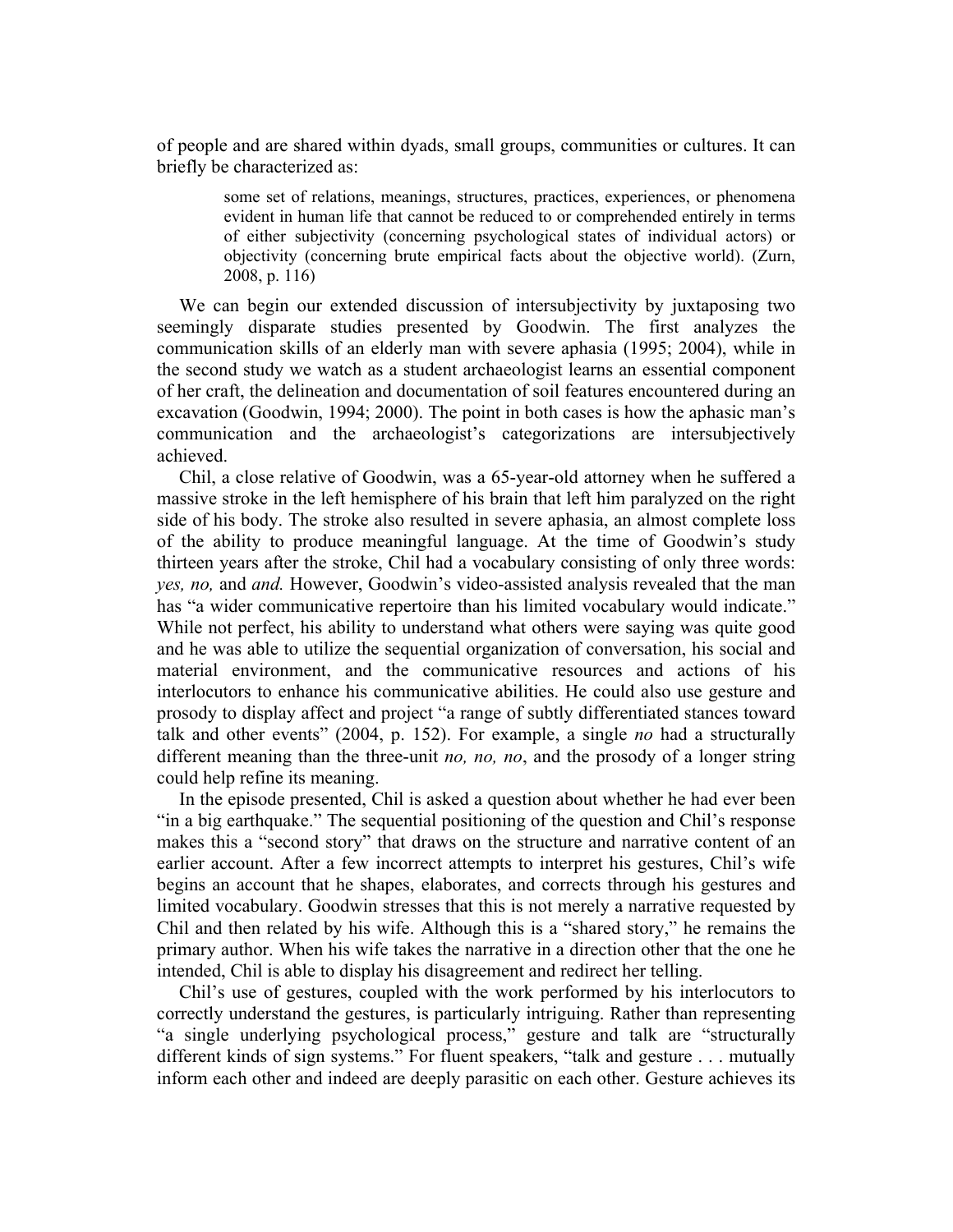typical transparent intelligibility through the way it is embedded within a larger ecology of meaning-making practices." The "intrinsic multimodality of human language use" is typically not noticed in everyday interactions. However, in this case the mutually-informing relationship between talk and gesture is absent, necessitating "a reallocation of participant roles within this ecology of sign systems, with an interlocutor rather than the gesturer/speaker providing the language necessary to explicate the gesture" (Goodwin, 2004, p. 160). Chil's ability to shape the actions of others through gestures and other interventions requires:

> the active collaboration of others, who must engage and work with his signs in ways that extend well beyond simply decoding conventionalized meanings. Fortunately, the sequential organization of interaction provides an architecture for the accomplishment of this intersubjectivity. . . . Chil and his interlocutor can check and negotiate their provisional understandings through a collaborative process of meaning making. (Goodwin, 2004, p. 162)

Although the case of Chil, with his three-word vocabulary, would seem to be an extreme example inapplicable to the analysis of "fluent" conversation, Goodwin notes than these are differences of degree rather than kind. All conversationalists draw upon and tie into what has been said by other parties, transforming prior talk to suit their own projects, and storytelling in fluent conversation is typically a collaborative activity rather than a monologue. This is also an extreme manifestation of Vygotsky's "zone of proximal development," wherein a participant in a conversation "goes beyond his or her abilities as an individual by using resources provided by others" (2004, p. 155). The extreme nature of Chil's case gives us an enhanced appreciation of the "architecture of intersubjectivity" that characterizes all human interactions. This example challenges the view that linguistic competence is based exclusively upon psychological or neurological structures lodged within individual minds, or that conversations can be analyzed merely as exchanges between discrete individuals.

Turning to our second example, Goodwin analyses how archaeological features are delineated and documented (Goodwin, 1994) and how Munsell color charts are used to differentiate and describe soil colors (Goodwin, 2000). He examines three specific practices: *coding, highlighting,* and *producing and articulating material representations,* through which practitioners "build and contest *professional vision,* which consists of socially organized ways of seeing and understanding events that are answerable to the distinctive interests of a particular social group" (1994, p. 606).

Coding schemes are one of the systematic practices used to transform the world into categories and events that are relevant to professional practice. Specifically, the

> encounter between a coding scheme (i.e., Munsell color classification) and the world is a key locus for scientific practice, the place where the multifaceted complexity of "nature" is transformed into the phenomenal categories that make up the work environment of a scientific discipline. It is precisely here that nature is transformed into culture. (1994, p. 608)

Here, nature is *objectified*. The use of coding schemes requires active physical, perceptual and cognitive work, but also organizes and structures perception of the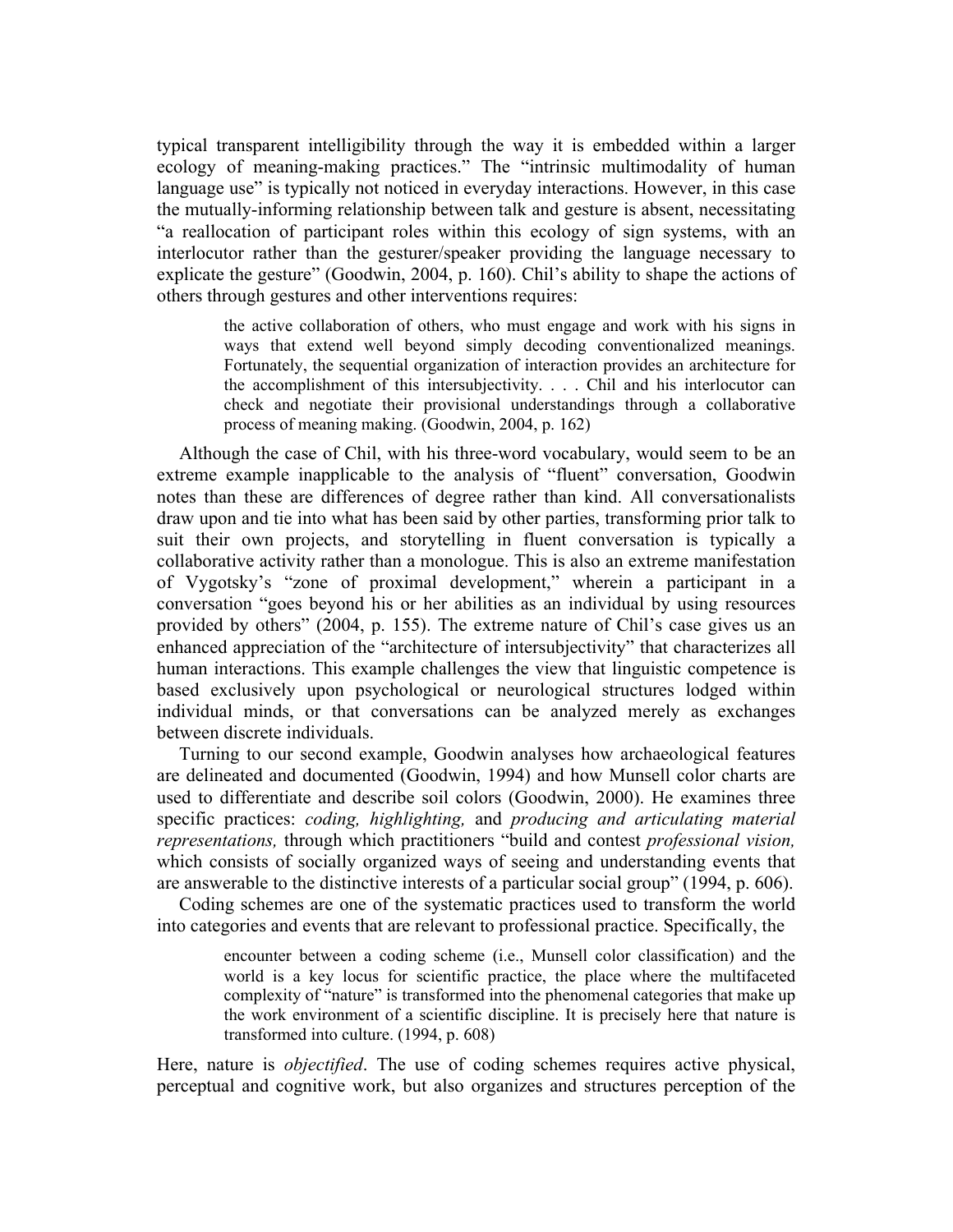world: "Insofar as the coding scheme establishes an orientation toward the world, it constitutes a structure of intentionality whose proper locus is not an isolated Cartesian mind but a much larger organizational system" (1994, p. 609).

The practice of highlighting is used in complex perceptual fields to make distinctions between figure and ground, between what is relevant and important for the purpose at hand and what can be dismissed as "noise." Goodwin's example is the delineation of post molds (features that indicate where structural posts once stood) based upon very subtle differences in soil color and texture. The ability to make these delineations is one of the most important skills a novice archaeologist needs to acquire. Borrowing a phrase from Garfinkel (1967), Goodwin describes the "documentary method of interpretation" whereby "the category 'post mold' provides a texture of intelligibility that unifies disparate patches of color into a coherent object. These patches of color in turn provide evidence for the existence in this patch of dirt of an instance of the object proposed by the category" (1994, p. 610).

Goodwin discusses the importance of graphic representations as embodied practice, using the example of a novice archaeologist (Sue) working with her professor (Ann) to draw a profile that depicts the soil layers and cultural features visible in the vertical face of an excavation. Drawing a profile is not just an isolated, individual skill: "The ability to build and interpret a material cognitive artifact, such as an archaeological map, is embedded within a web of socially articulated discourse" (1994, p. 262). Describing graphic representations as "a central locus for the analysis of professional practice," Godwin notes that they do not mirror spoken language, but rather "complement it, using the distinctive characteristics of the material world to organize phenomena in ways that spoken language cannot." Finegrained video analysis was used to capture complex situated interactions as Ann guides Sue in the proper delineation and measurement of soil features. According to Goodwin,

> growth in intersubjectivity occurs as domains of ignorance that prevent the successful accomplishment of collaborative action are revealed and transformed into practical knowledge—a way of seeing that is sufficient to complete the job at hand—in a way that allows Sue to understand what Ann is asking her to do and make an appropriate, competent response to her request. (1994, p. 614)

However, in this situation "the relevant unit for the analysis of the intersubjectivity" is not Sue and Ann "as isolated entities," but rather

> archaeology as a profession, a community of competent practitioners, most of whom have never met each other but nonetheless expect each other to be able to see and categorize the world in ways that are relevant to the work, tools, and artifacts that constitute their profession. (1994, p. 615)

Upon reflection, we see that Goodwin's two studies are perhaps not so disparate after all. The issue of intersubjectivity was central to both cases: For Chil, contextual resources and the sequential organization of interaction provided an "architecture of intersubjectivity" that allowed his interlocutors to understand him much better than would be indicated by his extremely limited vocabulary. Although his case was extreme, it serves as a reminder that linguistic competence is never lodged merely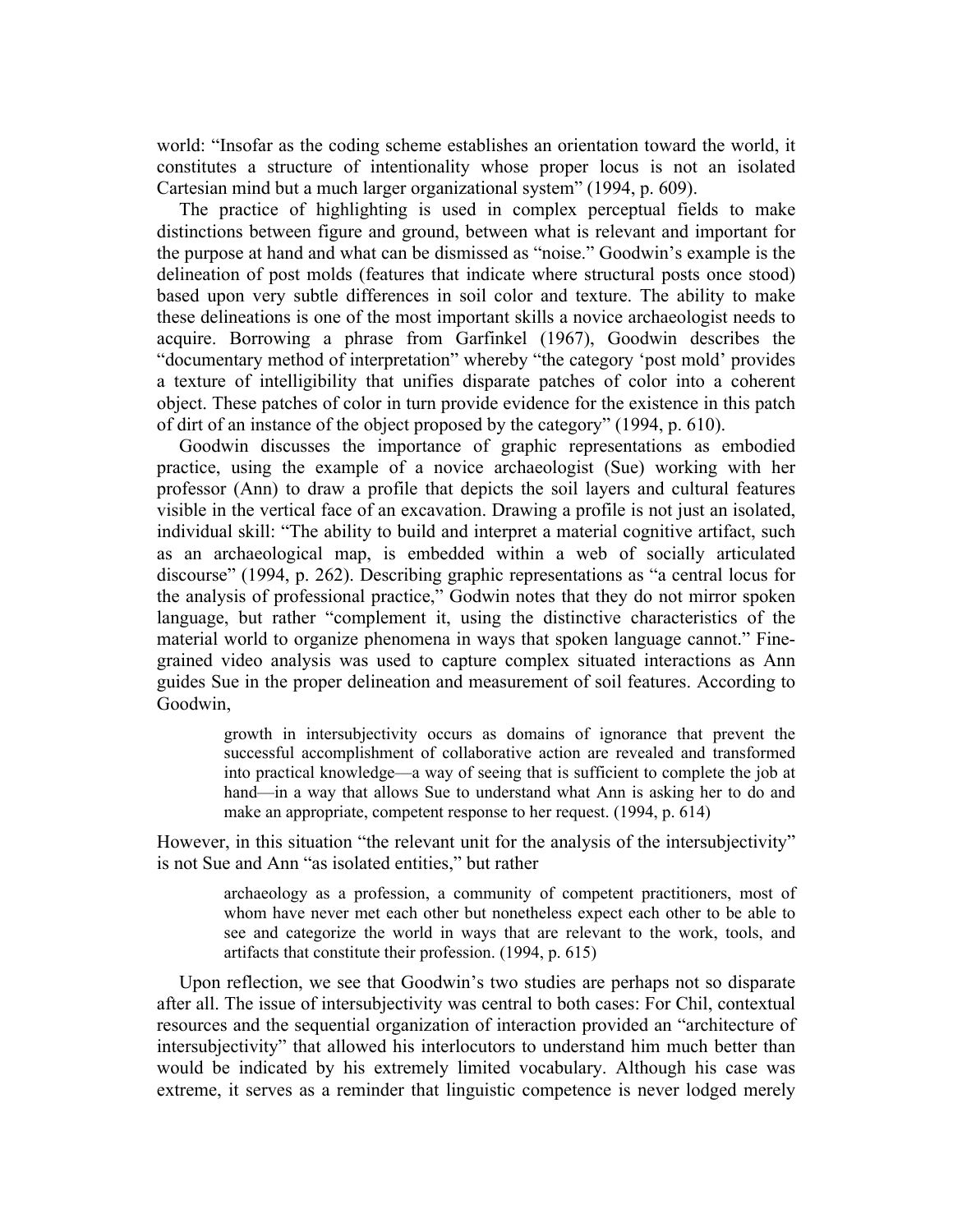within the skull of a discrete individual. In the case of Sue, the student archaeologist, we saw that establishment of intersubjectivity was integral to becoming a fullfledged member of her community of practice (Lave, 1991). Finally, both casestudies drew our attention to the multi-modality of human communication. In Chil's case the mutually-informing relationship between talk and gesture was severed, forcing his interlocutors to frequently decode his gestures in the absence of complementary speech. In the training of the novice archaeologist we saw the importance of graphic representation as a mode of communication that complements, but does not mirror, speaking. In fact the ability to construct graphic representations and to coordinate between textual, graphic, and spoken modes of communication will be essential for Sue's development as an archaeologist.

# **Temporalizing, Objectification and Intersubjectivity in VMT**

In the following subsections, we will briefly explore how the critical ethnography issues of temporalizing, objectification and intersubjectivity are manifested in the VMT Project.

### **Temporalizing the Problem Space**

In the preceding section, we stated that Fabian advocated a "materialist and dialectical" philosophical stance to understanding the interrelations between language and time. However, he also noted that this approach would be of interest only to researchers who see this relationship as "an empirical, hence a practical, and an epistemological problem." In this context, epistemological means "accounting for, and justifying practices of knowledge production" (2007, p. 37).

In Chapter 6 of this volume, Sarmiento implicitly responds to the challenge, providing a fine-grained analysis of the practices of knowledge production employed by small groups of VMT students engaged in collaborative problem solving over multiple sessions. He is particularly interested in understanding group construction and maintenance of a joint problem space (JPS). He describes the JPS "as a metaphor for the social order that is established in small-group problem-solving interactions," and traces the development of the concept from the individualist conception of problem spaces in information-processing research to more sophisticated conceptions that capture complexities of collaborative problem solving. Within the learning sciences today, collaborative activity is often conceived as occurring within a joint problem space, where successful collaboration requires integration of "a *content space* pertaining to the problem being solved and a *relational space* pertaining to the ways that participants relate to each other." Not surprisingly, construction and maintenance of a JPS "*represents the central interactive challenge of effective collaborative knowledge building and learning*."

Construction and maintenance of a JPS is complex enough in brief, single-episode collaborations; however, it becomes even more challenging when the collaborative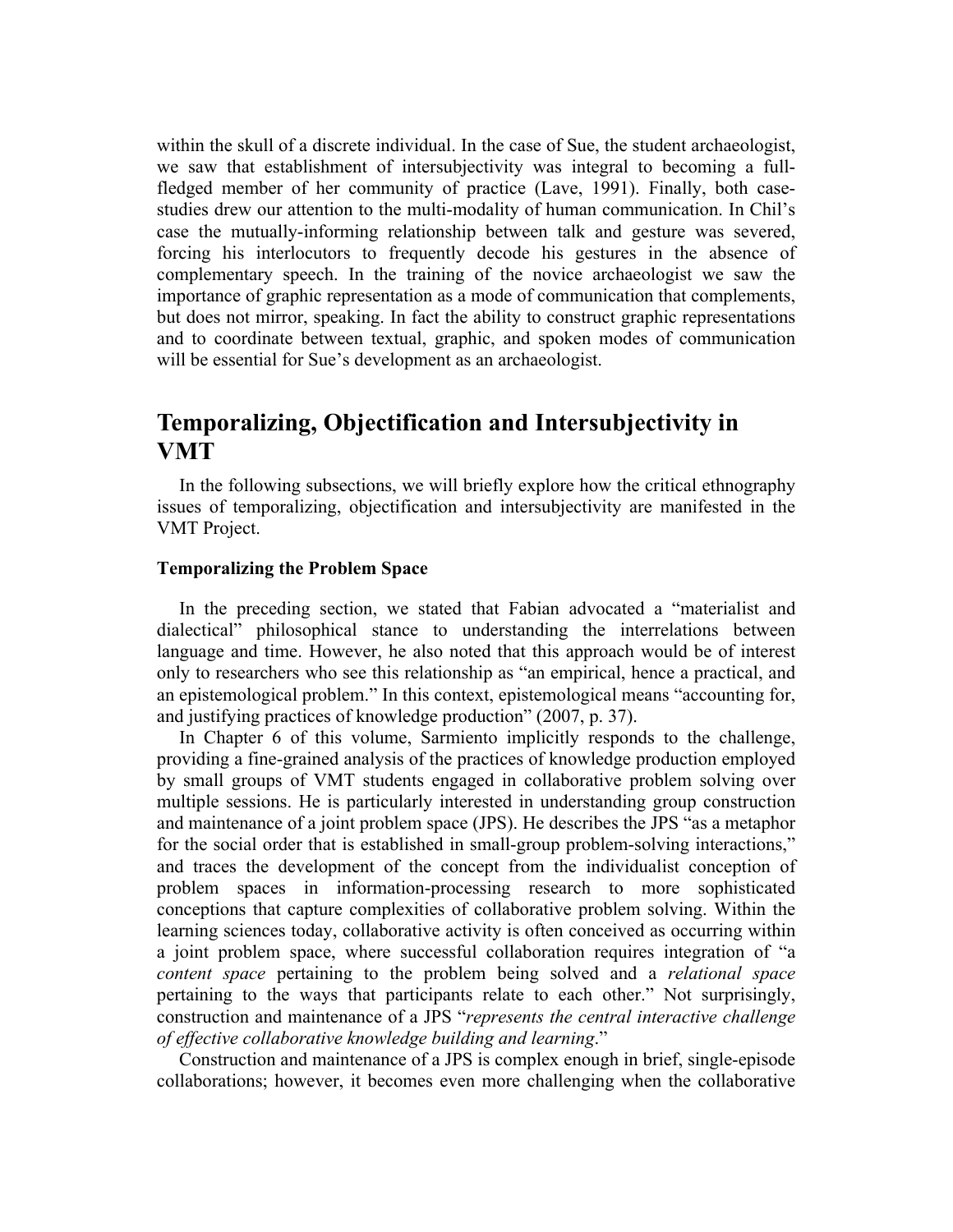activity is dispersed over time in multiple episodes and across multiple collectivities, as is generally the case in naturalistic, "real world" settings. In this chapter Sarmiento is particularly interested in understanding how co-participants "bridge" between multiple, discontinuous collaborative episodes over time, particularly when there are changes in group composition. He found that bridging activities included: "(a) narrating or *reporting* past doings as resources for constructing a new task, (b) *remembering* collectively and (c) *managing* the history of the team." Given the importance and ubiquity of these bridging activities, it is suggested that the twodimensional model of the JPS: (1) managing participation (relational) and (2) knowledge artifacts and actions (content) be expanded to include a third dimension: "the temporal and sequential unfolding of activity" (see Figure 6-4). The temporal and sequential dimensions of collaborative activity are particularly apparent in Log 6-2, an episode that built upon and extended a previous session, but which also included members not present in the earlier encounter. At first glance, it might appear that one group member (Meets) was solely responsible for remembering prior activities and bringing newcomers up-to-date. However, closer examination of the transcript reveals, "The activity of remembering unfolds as a collective engagement in which different team members participate." In fact, there is a fascinating segment where Meets was unable to "see" how an aspect of their earlier problem solving was accomplished, and Drago—who did not participate in the earlier episode—was able to contribute an essential element to the construction of the collective memory.

Although it was not presented in these terms, in Logs 6-1 and 6-2 we are witnessing what Fabian, in *Time and the Other*, calls the creation of *coevalness*, or "intersubjective time." Recall that for Fabian, time "is not just a measure of human activity," but rather "a constitutive dimension of social reality." However, coevalness does not just happen; shared time has to be *created*, and intersubjectivity is impossible without it. The notion of coevalness also implicitly challenges the dominant "information transfer" model of human communication, which is predicated upon the assumption of "temporal distancing" between participants and clear "distinctions between sender, message and receiver." Chapter 6 provides an analysis of the connections between knowledge production, collective memory and the production and use of texts. For Fabian, "there are no texts 'as such'; every text exists in a context of other texts and our ability to recognize such context presupposes remembrance of a past."

While *Time and the Other* was primarily about the *denial* of coevalness in classic ethnographic writing, Fabian's work also provides a framework for understanding the *creation* of intersubjectively shared time, and the VMT research provides an ideal opportunity for fine-grained understandings of how shared time is created. The work presented in Chapter 6 uncovers how intersubjective time is co-constructed as a temporal dimension of the joint problem space, i.e., the social order established by the group of students. In their bridging activities of reporting, remembering and managing their work, the virtual math team discursively constructs their past, present and future events as intersubjectively available, ordered and meaningful. It labels the events with temporal markers such as tensed verbs and it locates the events within an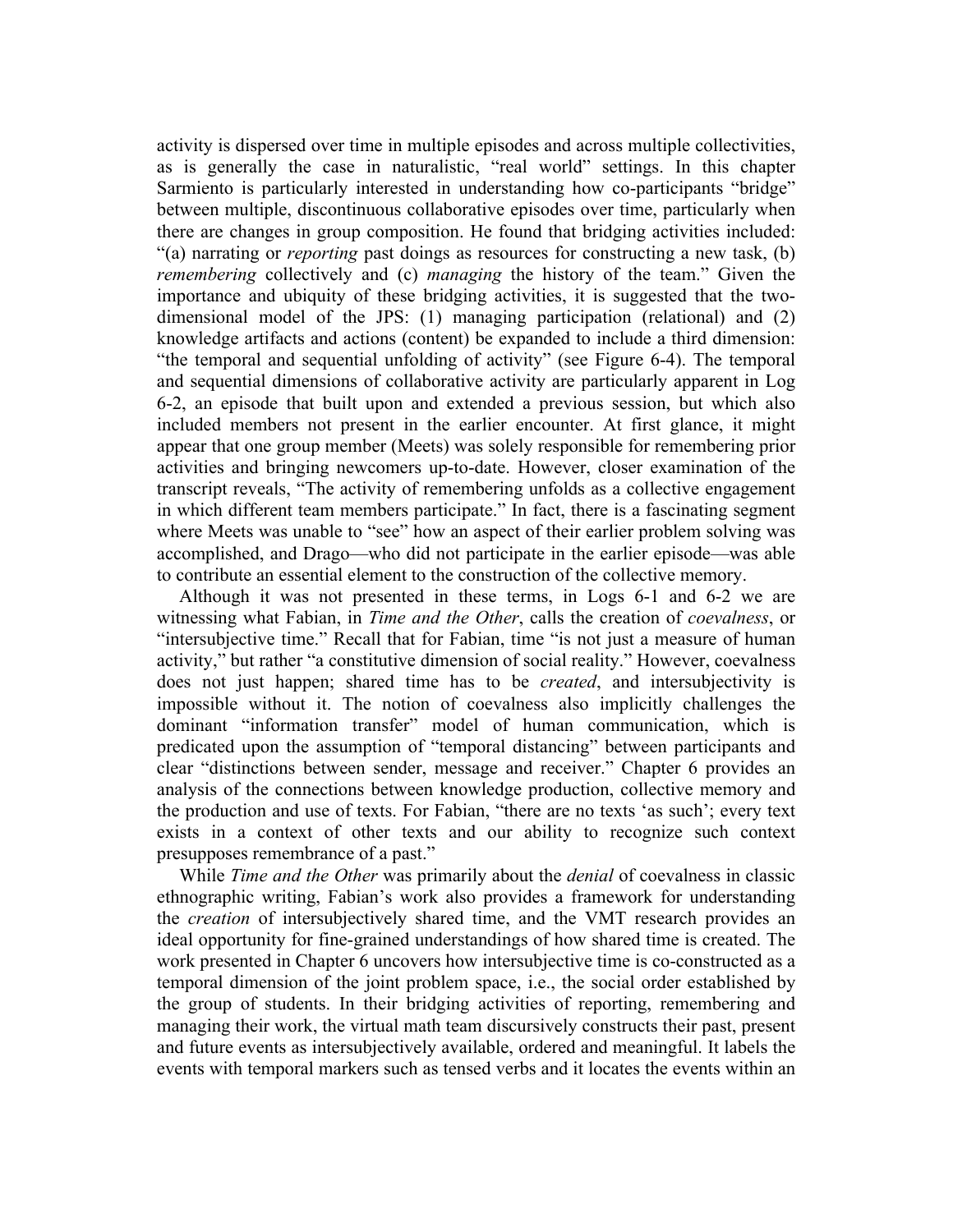indexical network of significance (see Chapter 26 also), which has a temporal dimensionality.

### **Objectification of Math Artifacts**

We saw above Fabian struggling to formulate and articulate what he tentatively called a theory of *objectification* "capable of specifying what in communicative interaction becomes an object and thereby the basis of objective knowledge." He noted that the positivist social scientist has no need for a "theory of the constitution of objects" since knowledge is supposedly based on the study of pre-existing facts (including "social facts") that can be studied like natural objects. While not phrased in precisely these terms, Çakir's Chapter 7 reports on a fine-grained examination of processes of objectification or, in other words, the collaborative construction of math objects by VMT students. Çakir analyzes how three non-co-located middle-school students construct and coordinate whiteboard inscriptions, chat postings, mathematical expressions and other elements of virtual math team activities.

As previously noted, Sfard (2008) discusses the "gains" and "traps" of objectification, noting that all math objects—from basic numbers up through advanced theorems and proofs—are objectifications of complex discursive processes. This objectification process provides an essential foundation for all mathematical discourse. The problem, however, is that once objectification occurs, the socially constructed nature of the math object can become invisible to mathematists and analysts alike. This invisibility is reflected, for example in mainstream math education's tacit assumption that "numbers are already out there in the world waiting to be discovered [by the young child] along with stars, trees and other material objects." Although the social construction of math objects is a theme that can be found throughout this volume, Chapter 7 provides a particularly compelling analysis of the complexly "sedimented" nature of these semiotic objects (see also Chapter 3). In the extended example we see the three students constructing and narrating a complex math object that they eventually refer to as a *hexagonal array* while they work to define and solve their own math problem (see especially Log 7-3 and Figures 7-6 and 7-7). Çakir's analysis carefully avoids a literal, empiricist understanding of math object, noting that the students' term "hexagonal array does not simply refer to a readily available whiteboard illustration. Instead it is used as a *gloss* to talk about an imagined pattern that grows infinitely and takes the shape illustrated on the whiteboard only at a particular stage."

Çakir's analysis also focuses on the different affordances of the two interaction spaces (text chat and whiteboard), showing how the students coordinate these two modes of communication. For example, in Figure 7-7 we see Jason coordinating between text chat and the whiteboard illustration, using the referencing tool to link a specific chat posting with a highlighted segment of the hexagonal array. In this illustration, we see the result of a sequence of at least three separate actions: posting the chat text, highlighting a portion of the array and using the arrow to link the two items. Çakir notes the complexity of coordination between the two interaction spaces: "a participant cannot narrate his/her whiteboard actions with simultaneous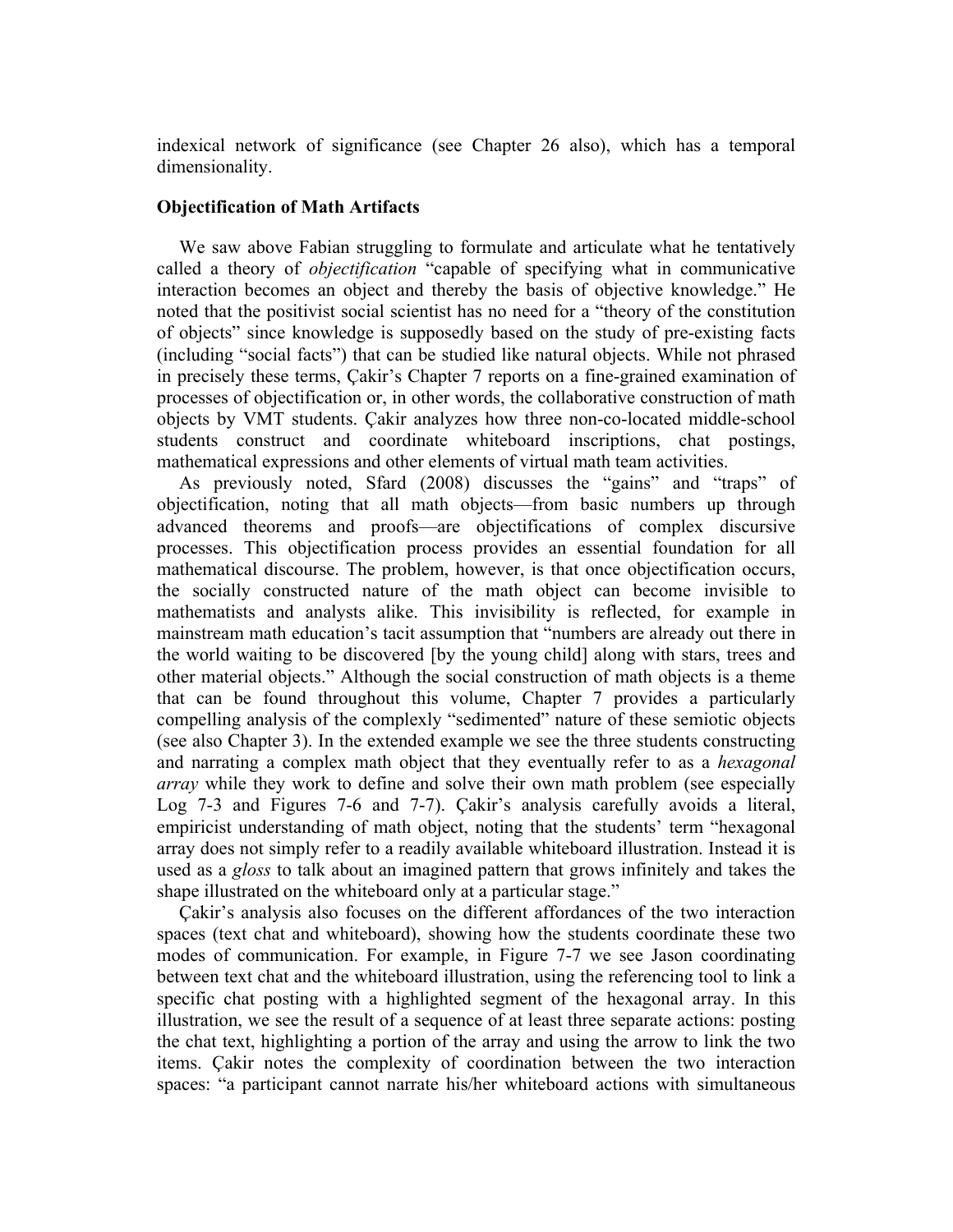chat postings as can be done with talk in a face-to-face setting." This observation recalls Goodwin's analysis of the aphasic communication skills of Chil. Goodwin noted that talk and gesture do not represent "a single underlying psychological process," but are, rather, "structurally different kinds of sign systems." Nevertheless, the "intrinsic multimodality of human language use" is typically not noticed in everyday interactions. In Chil's case, however, "the mutually-informing relationship between talk and gesture is absent," and his interlocutors must work collaboratively with Chil, and with each other, to make out his meaning. This is possible only because the "sequential organization of interaction provides an architecture for the accomplishment of this intersubjectivity."

As it happens, the unfamiliar nature of the VMT dual interaction spaces (text and graphics) helps us notice structurally different kinds of sign systems and understand how the students use the sequential organization of interaction as a sense-making resource. In this exotic virtual world, where the normal methods of coordinating gesture and talk are not available, people can be seen to be collaboratively employing innovative methods to create objects and discuss them. Chapter 7 is able to follow in detail the processes by which the group of budding mathematicists objectifies the math object, *hexagonal array*. In this analysis, we see that the object is, in fact, quite different from physical objects in the world. It incorporates the lessons of visual reasoning with illustrative diagrams, narrative reasoning that follows the growth of hexagonal line patterns and symbolic reasoning that captures relationships in symbolic equations. The rich phenomena that the students explored and shared are encapsulated and sedimented in the term *hexagon* and the corresponding equation. While this objectification provides a convenient gloss for their discourse, it also alienates the original experiences, making it difficult for newcomers to appreciate the mathematical understanding incorporated in the new math object.

#### **Intersubjectivity of Questioning**

A fundamental, if implicit, theme that unites CE is the issue of how (or even, if) genuinely intersubjective understandings can be accomplished across barriers of difference, particularly power differences. However, all human interactions are characterized by some form of difference, which may or may not be made relevant during the course of an interaction. This is particularly true in teaching/learning and apprenticeship contexts, which, by definition, are predicated upon differential skill and knowledge. In a compilation of ethnographic studies that included examinations of apprenticeship among Mayan midwives, Liberian tailors, US navy quartermasters, US butchers, and "non-drinking alcoholics," Lave & Wenger (1991) began to challenge metaphors of "knowledge acquisition" and "knowledge transfer" with a model of "learning-as-participation" (see also Sfard, 2008, pp. 76-80). In this model, beginning practitioners learn by participating in existing communities of practice. In the beginning, the novice's participation will be quite peripheral to the activities of the community, but will become less peripheral over time. Because the apprentice's activities are sanctioned by the community, Lave & Wenger characterize this model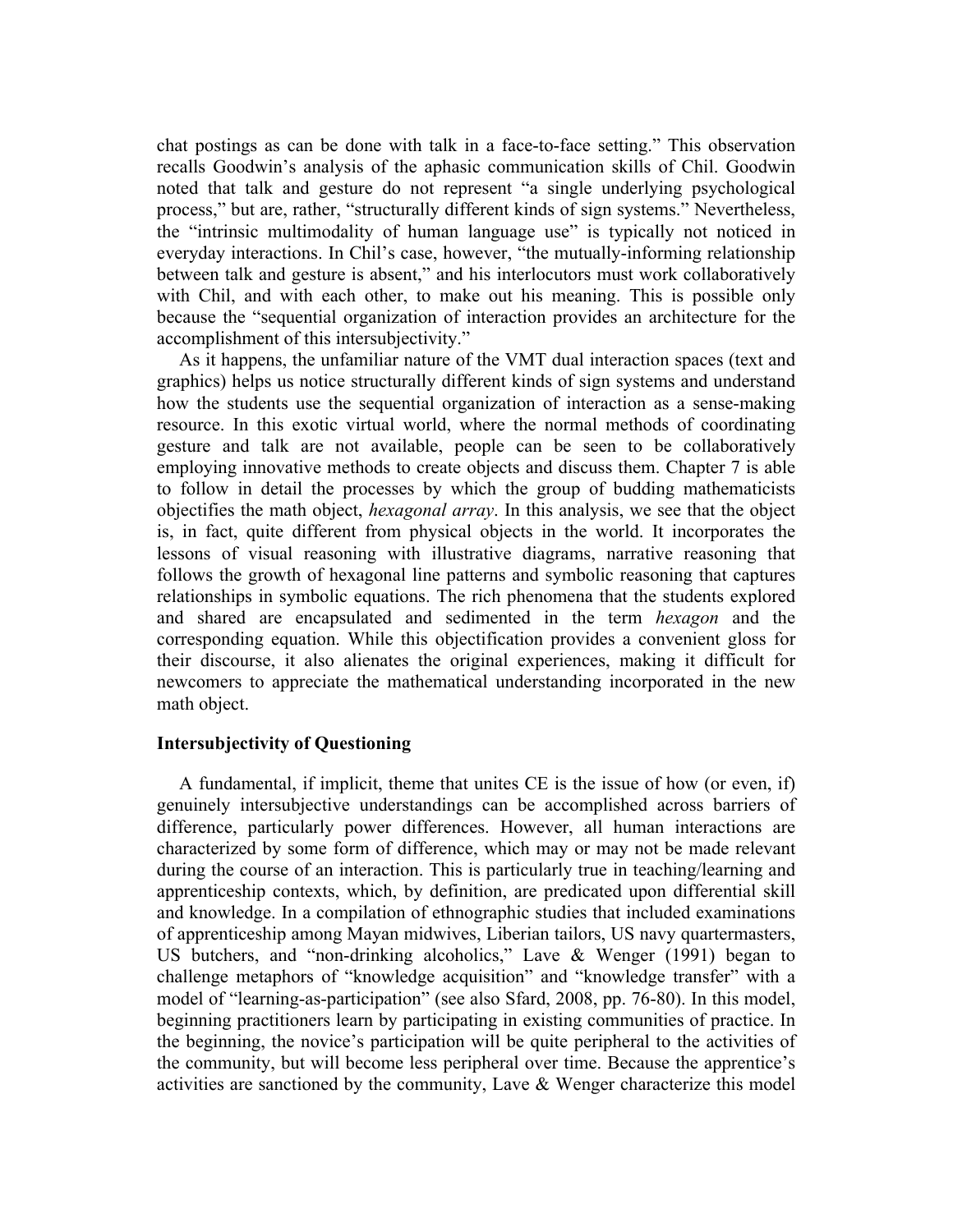of learning as "legitimate peripheral participation." We saw a nice example in the collaborative work of Sue, the student archaeologist, and her professor, Ann. Goodwin noted that "growth in intersubjectivity occurs as domains of ignorance that prevent the successful accomplishment of collaborative action [in this case, drawing an archaeological unit profile] are revealed and transformed into practical knowledge." Goodwin also noted that, ultimately, "the relevant unit for the analysis of the intersubjectivity" in this example is not Sue and Ann "as isolated entities," but rather "archaeology as a profession, a community of competent practitioners."

While the participationist model of learning is compelling, it is yet to be seen how this is accomplished at the small-group level of interaction. In Chapter 8, Zhou examines interactionally delicate situations where group participants are purportedly peers (at least in age and school level) but there are marked differences in competences relevant to their task. Her interest is in understanding how (or if) these disparities in competence are made relevant, negotiated, and addressed. In her first example, Nish joins as the interaction is well underway. He presents a self-oriented report indicating a lack of understanding about what is happening (Log 8-1). Because Nish's report came at an interactionally awkward moment (as group members were engaged in an unrelated task) and because Nish gave dis-preferred responses indicating that he found answers to his initial query inadequate, all group members were forced to do additional interactional work. In Logs 8-3 and 8-4, we see what Zhou calls "situated expertise" as other group members work collaboratively to address Nish's questions. In Log 8-4 line 146, Nish is presented with a formula as part of the response to his continuing queries. Zhou notes:

> In their response to Nish's question, the three participants treat the formula n(n+1)/2 as something already existing that has been "*incorporated*" (in Jason's words) into the construction of their problem solution. By offering this as established knowledge, they assume this knowledge is available and accessible to all, including the questioner.

Although it is not presented in these terms, it is clear that, for the original three participants, the formula is an objectification of earlier discursive "realizations" (Sfard, 2008, see also Chapter 3, above) (presumably in their math classrooms), so it can be presented as a self-evident, pre-existing "thing" rather than as a result of earlier work. For Nish, who had not experienced this formula in class, the formula is certainly not a self-explanatory math object.

In her last example (Logs 8-8 and 8-9), Zhou presents an example where a new member, Qwer, joins the same group and asks a similar question. However, in this instance, the newcomer was able to phrase his question in a manner that displayed his general math competency, thereby demonstrating the legitimacy of his/her participation, no matter how peripheral.

The analysis of Chapter 8 shows that a question is not a simple expression of an individual's mental contents, but is co-constructed in the group discourse as an intersubjectively significant action. The statement of the question may be stretched across several minutes and many chat postings. The initial postings of Nish and Qwer were only opening bids to develop something that could be developed into a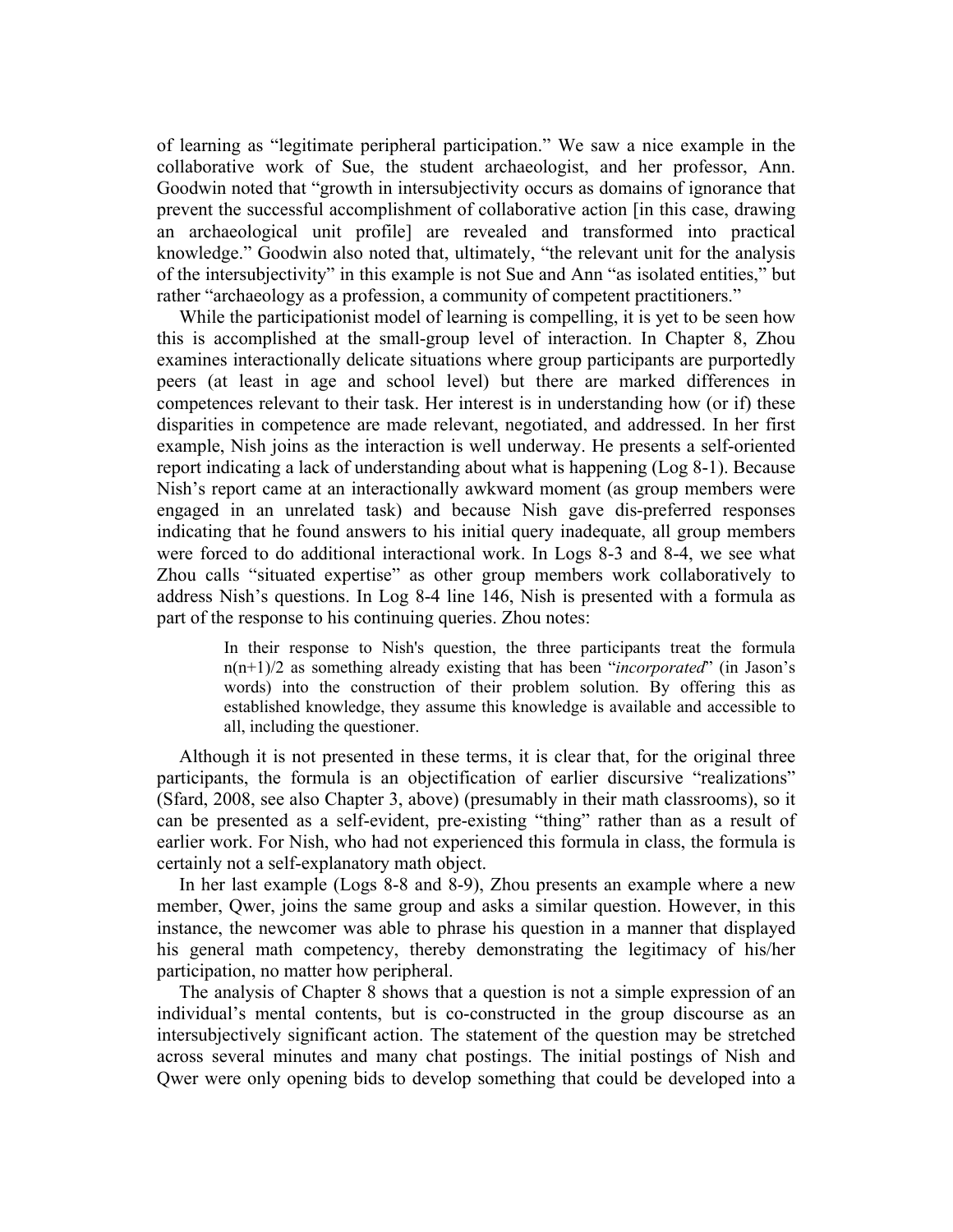question, could be intersubjectively understood and accepted as a question within the context of the group discourse and could elicit an appropriate and adequate answer. The initial bid could easily fail and be ignored, misunderstood or rejected. It only becomes a meaningful activity in terms of how it is taken up by the group, developed, framed, discussed and answered. As Chapter 8 shows, the intersubjective process of asking a question is not a simple comparison of pre-existing mental models of some matter to establish "common ground" through agreement of individual opinions (Clark & Brennan, 1991), but involves a co-construction within the group's discourse, work situation, interpersonal relations, history and indexical network. Successful questioning in a virtual math team illustrates the establishment of intersubjectivity.

## **VMT as a CE Approach to CSCL**

Although not initially framed as a traditional ethnographic research project, the VMT Project has its ethnographic influences. One of the three principal investigators of the project, Shumar, is an anthropologist and has co-contributed Chapter11, which takes an ethnographic view of agency and frames it in sociological terms. In addition, the project's design-based approach to research is inherently ethnographic. Also, the VMT team has been influenced by anthropologists who are important within CSCL, HCI and the learning sciences (e.g., Suchman, Lave, Nardi). As we have seen, VMT certainly exemplifies a critical ethnographic approach to CSCL and, in turn, also has the potential to address and advance many aspects of the CE research agenda.

From our comparisons between "classic" and "critical" ethnography we see profound transformations in ethnographic research and writing, transformations that resonate quite strongly with the VMT Project. First generation CE emerged primarily from continental critical theory, particularly social constructivism and Habermas' critique of scientism. However, first generation critical ethnographers (particularly Fabian and Scholte) also agreed with Habermas' realization that scientism could not be challenged merely through philosophical and theoretical disputation, but must be confronted through anthropological praxis that "transcends its own boundaries."

With the onset of second generation CE, Fabian could celebrate the hard-fought victory resulting from the "critique of misplaced scientism in anthropology," noting that this critique had been implicitly incorporated into second-generation CE. With its primary emphasis on group cognition and intersubjective understanding, VMT also embodies a profound, if implicit, critique of scientism in social research. However, the victory celebrated by Fabian was certainly not final or ubiquitous. In particular, the push for "science-based" educational research represents what Maxwell calls "reemergent scientism" (2004a; 2004b).

Fabian (1990a) embodied his interest in taking critical anthropology to a new level by making an important distinction between "informing" and "performing" models of ethnographic knowledge*.* Rather than eliciting "information" by interrogating ethnographic "informants," Fabian played the role of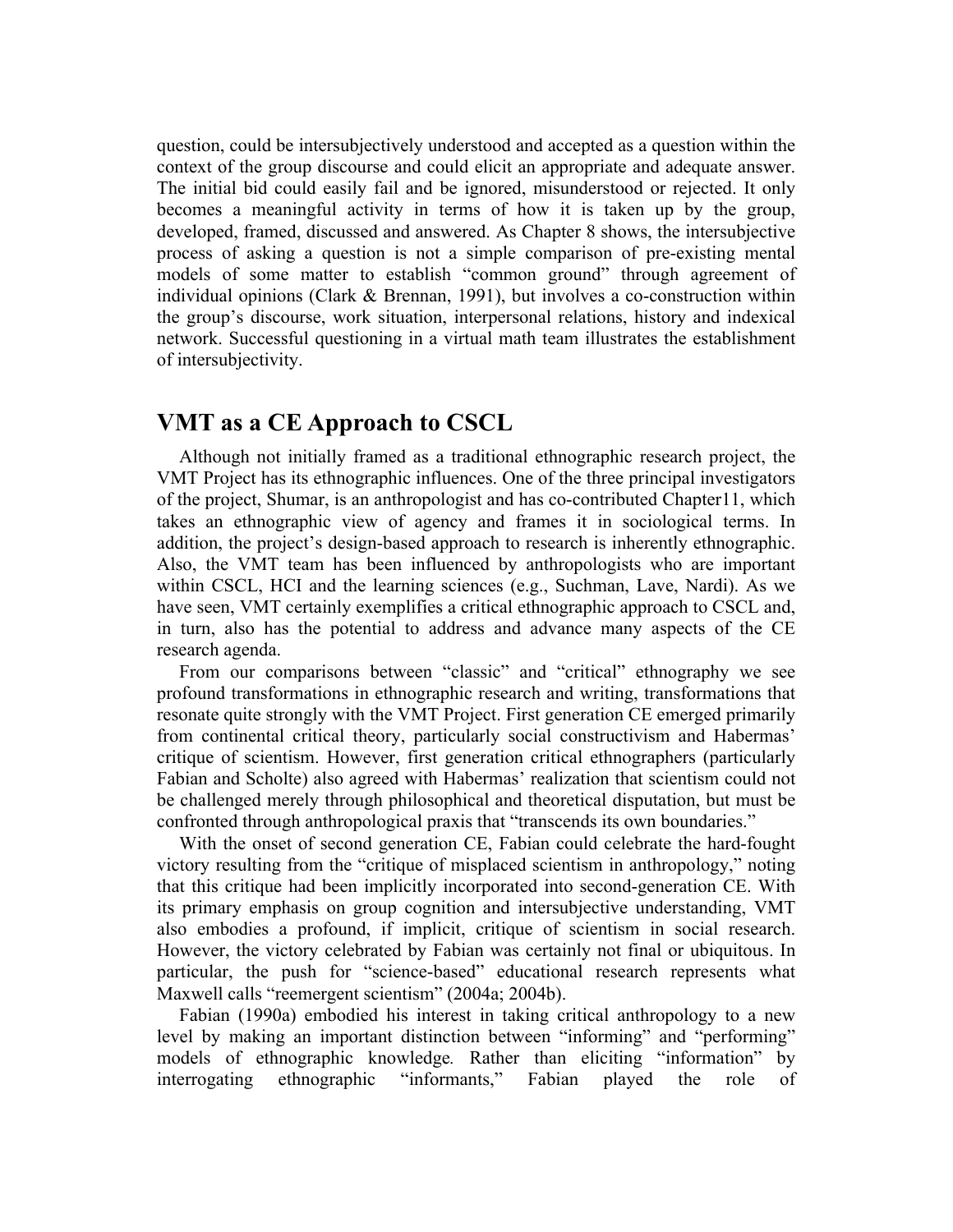"ethnodramaturge," the provider of occasions for performances through which cultural knowledge could be interactively created and expressed. He also departed from standard ethnographic practice by presenting detailed transcripts of the events upon which his analysis was based. It might seem like a bit of a stretch to characterize the moderator of a VMT chat session as an ethnodramaturge, but this research proceeds not by surveying or interviewing middle-school students for retrospective accounts of their collaborative cognitive processes, but by setting the stage for collaborative performances by young mathematists—staying out of the way as much as possible, and meticulously recording and analyzing the results. In accordance with Fabian's CE approach, these recorded interactions "are not just contingent indicators of an underlying necessary reality" but rather embody the *results of a process* in which a totality realizes itself" The VMT data sets are also archived in a form that will allow subsequent researchers to do their own analyses.

For readers accustomed to the classic image of the lone ethnographer who sets off for the most remote, bounded and "untouched" locale available to conduct detached, "objective" social scientific research, VMT will seem like a very non-ethnographic project indeed. However, as we have seen, the successive generations of CE have profoundly transformed ethnographic practice and writing. Rather than affecting a pose of detached neutrality and non-intervention, VMT research can be characterized as "design-based research" (Barab & Squire, 2004) or perhaps "critical design ethnography" (Barab et al., 2004), where the ongoing actions and interventions of the researchers become part of the research process. Several researchers represented in this volume have presented their work as "micro-ethnography." While classic ethnography's aspiration to "holism" dictated a preference for isolated, bounded field sites where all aspects of a culture (e.g., ritual, subsistence, kinship) could be analyzed and integrated, micro-ethnography represents a very different conception of holism, one "that captures the interactional and discursive constitution of human relations" without abstracting "interaction from its material foundations and historical contexts," providing "an encompassing and complex understanding of what Lukacs (1971) called the 'totality' of social facts'' (Streeck & Mehus, 2005, p. 399). Although we do not find prominent explicit linkages between the two research traditions, this characterization of the VMT Project resonates very nicely with the image of CE we have developed here.

Recall that Bader & Nyce (1998) offered a rather pessimistic assessment of the value placed on ethnographic research: "The difficulty is that knowledge about the social construction of reality is not the kind of knowledge the development community values, can do much with, or seems to be much interested in." However, as we have seen, this is precisely the type of knowledge the VMT team—as the software developers of an online math discourse environment—values, knows what to do with, and is, indeed, very interested in.

As design-based research, the VMT Project explicitly aims to study the (critical) "conditions of the possibility" (see Chapter 26) of a form of learning that does not yet exist, but that could emerge based on existing technological and social conditions. It is significant that the Director of the VMT Project studied critical theory for three years in Heidelberg and Frankfurt during the late 60s and early 70s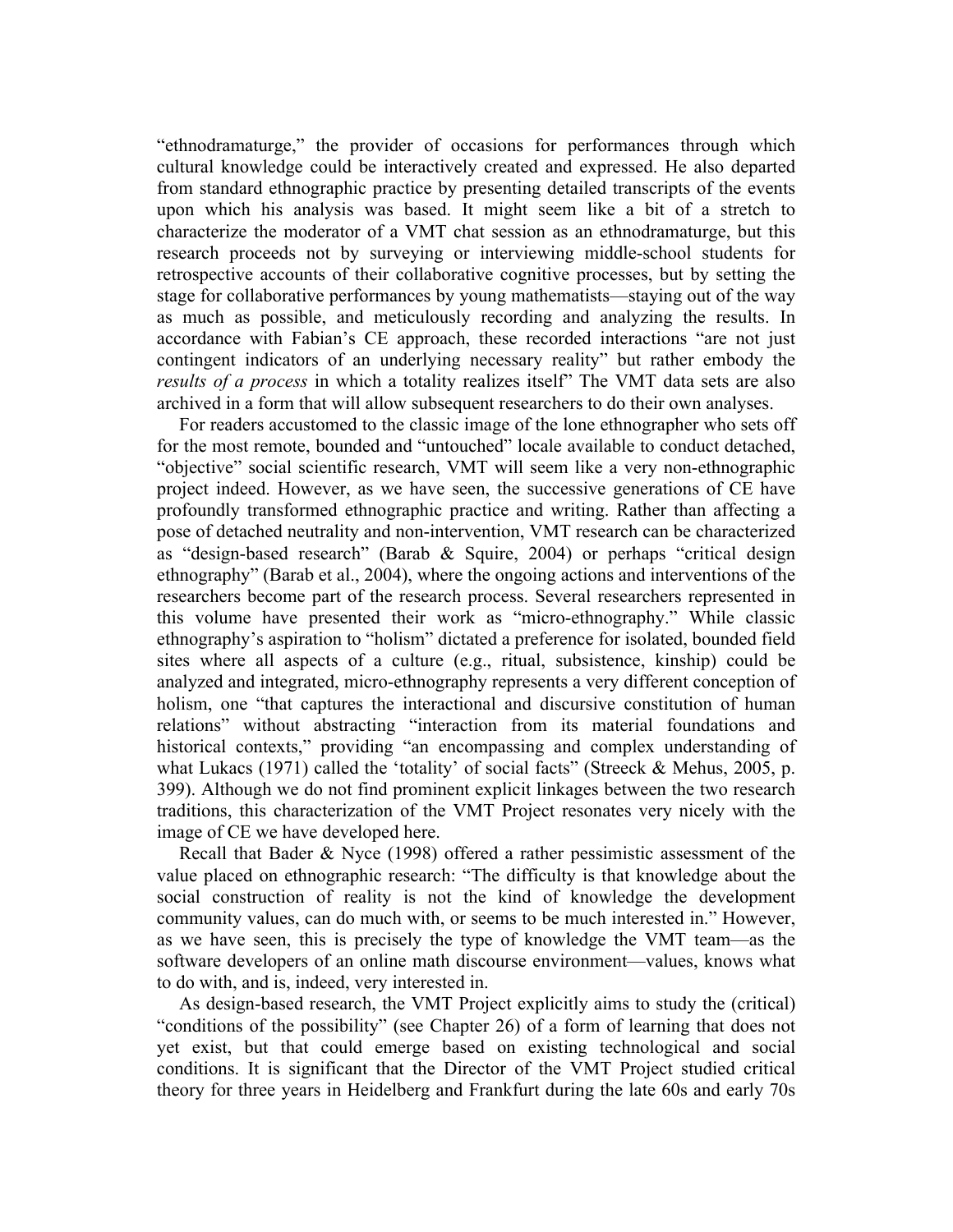and took courses from Fabian at Northwestern University during the early 70s. His philosophy dissertation and writings from that period tried to synthesize in a mutually critical manner the social theory of Marx and Adorno with the antipositivist philosophy of Heidegger (see Stahl, 1975a; 1975b; 1976). In his subsequent AI dissertation, he applied this perspective to software design methodology (Stahl, 1993). The current volume—particularly in the concluding Chapter 28—envisions a critical science of group cognition that overcomes reductionist influences in CSCL research that he has critiqued at least since (Stahl, 2002). The VMT Project—with its focus on group cognition—has deep roots in critical ethnography and its philosophical influences, as well as in the more apparent post-cognitivist traditions like ethnomethodology, distributed cognition, activity theory, situated theory, actor-network theory and phenomenology.

# **References**

- Bader, G., & Nyce, J. M. (1998). When only the self is real: Theory and practice in the development community. *Journal of Computer Documentation, 22*(1), 5-10.
- Barab, S., & Squire, K. (2004). Design-based research: Putting a stake in the ground. *Journal of the Learning Sciences, 13*(1), 1-14.
- Barab, S., Thomas, M. K., Dodge, T., Squire, K., & Newell, M. (2004). Critical design ethnography: Designing for change. *Anthropology & Education Quarterly, 35*(2), 254- 268.
- Bunzl, M. (2002). Forward to Johannes Fabian's *time and the other*: Syntheses of a critical anthropology. In J. Fabian (Ed.), *Time and the other: How anthropology makes its object* (pp. ix-xxxvii). New York, NY: Columbia University Press.
- Bunzl, M. (2005). Anthropology beyond crisis: Toward an intellectual history of the extended present. *Anthropology & Humanism Quarterly, 30*(2), 187-195.
- Clark, H., & Brennan, S. (1991). Grounding in communication. In L. Resnick, J. Levine & S. Teasley (Eds.), *Perspectives on socially-shared cognition* (pp. 127-149). Washington, DC: APA.
- Clifford, J., & Marcus, G. E. (Eds.). (1986). *Writing culture: The poetics and politics of ethnography*. Berkeley, CA: University of California Press.
- Evans, B. (2007). Introduction: Rethinking the disciplinary confluence of anthropology and literary studies. *Criticism, 49*(4), 429–445.
- Fabian, J. (1971). History, language and anthropology. *Philosophy of the Social Sciences, 1*, 19-47.
- Fabian, J. (1990a). *Power and performance: Ethnographic explorations through proverbial wisdom and theater in Shaba*. Madison, WI: University of Wisconsin Press.
- Fabian, J. (1990b). Presence and representation: The other and anthropological writing. *Critical Inquiry, 16*(4), 753-772.
- Fabian, J. (1991a). Dilemmas of critical anthropology. In L. Nencel & P. Pels (Eds.), *Constructing knowledge: Authority and critique in social science* (pp. 180-202). London, UK: Sage.
- Fabian, J. (1991b). *Time and the work of anthropology: Critical essays 1971-1991*. Chur, Switzerland: Harwood Academic Publishers.
- Fabian, J. (2001). *Anthropology with an attitude: Critical essays*. Palo Alto, CA: Stanford University Press.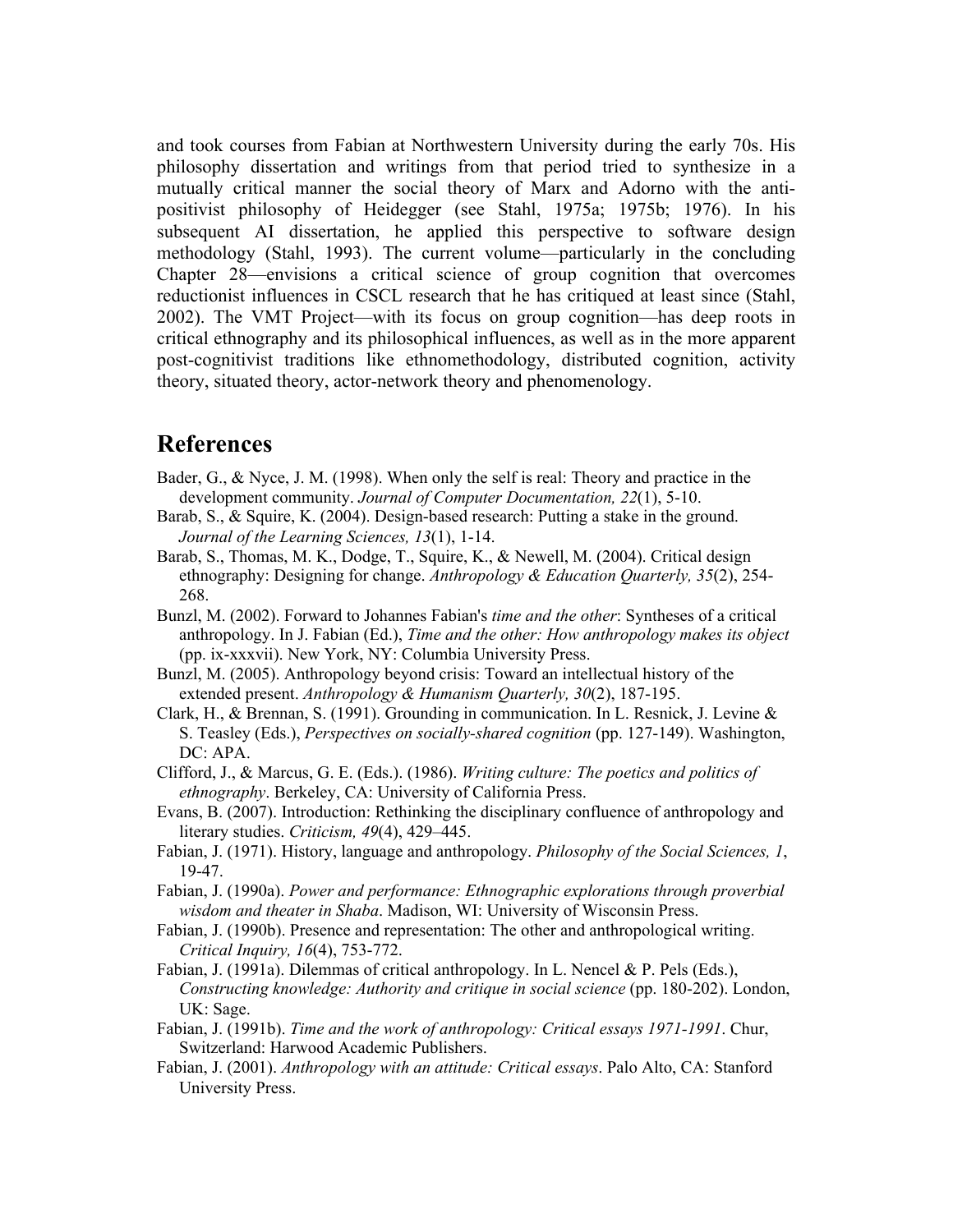- Fabian, J. (2002). *Time and the other: How anthropology makes its object* (2nd ed.). New York, NY: Columbia University Press.
- Fabian, J. (2007). *Memory against culture: Arguments and reminders*. Durham, NC: Duke University Press.
- Forsythe, D. E. (1999). "It's just a matter of common sense": Ethnography as invisible work. *Computer Supported Cooperative Work, 8*, 127-145.

Forsythe, D. E. (2001). *Studying those who study us: An anthropologist in the world of artificial intelligence*. Stanford, CA: Stanford University Press.

Garfinkel, H. (1967). *Studies in ethnomethodology*. Englewood Cliffs, NJ: Prentice-Hall.

Garfinkel, H. (1972). Remarks on ethnomethodology. In J. J. Gumpertz & D. Hymes (Eds.), *Directions in socio-lingusitics* (pp. 301-324). New York, NY: Rinehart & Winston.

Garfinkel, H. (2002). *Ethnomethodology's program: Working out Durkheim's aphorism*. Lanham, MD: Rowman & Littlefield.

Goodwin, C. (1994). Professional vision. *American Anthropologist, 96*(3), 606-633.

Goodwin, C. (1995). Co-constructing meaning in conversations with an aphasic man. *Research on Language and Social Interaction, 28*(3), 233-260.

Goodwin, C. (2000). Practices of color classification. *Mind, Culture, and Activity, 7*(1&2), 19-36.

Goodwin, C. (2004). A competent speaker who can't speak: The social life of aphasia. *Journal of Linguistic Anthropology, 14*(2), 151-170

Habermas, J. (1965/1971). Knowledge and human interests. In *Knowledge and human interests*. Boston. MA: Beacon Press.

Habermas, J. (1967/1988). *On the logic of the social sciences*. Cambridge, UK: Polity Press.

Hacking, I. (1999). *The social construction of what?* Cambridge, MA: Harvard University Press.

Hakken, D. (1999). *Cyborgs@cyberspace?: An ethnographer looks to the future*. New York, NY: Routledge.

Hakken, D. (2003). *The knowledge landscapes of cyberspace*. New York, NY: Routledge.

Hamann, E. T. (2003). Imagining the future of the anthropology of education if we take Laura Nader seriously. *Anthropology & Education Quarterly, 34*(4), 438-449.

Handelman, D. (1994). Critiques of anthropology: Literary turns, slippery bends. *Poetics Today, 15*(3), 341-381.

Haraway, D. J. (1991). *Simians, cyborgs, and women: The reinvention of nature*. New York, NY: Routledge.

Hegel, G. W. F. (1807/1967). *Phenomenology of spirit* (J. B. Baillie, Trans.). New York, NY: Harper & Row.

Heidegger, M. (1927/1996). *Being and time: A translation of Sein und Zeit* (J. Stambaugh, Trans.). Albany, NY: SUNY Press.

Held, D. (1980). *Introduction to critical theory: Horkheimer to Habermas*. London, UK: Hutchinson.

Hymes, D. H. (Ed.). (1972). *Reinventing anthropology* (1st ed.). New York, NY: Pantheon Books.

Jameson, F. (1972). *The prison house of language*. Princeton, NJ: Princeton University Press.

Kant, I. (1787/1999). *Critique of pure reason*. Cambridge, UK: Cambridge University Press.

Kaptelinin, V., & Nardi, B. A. (2006). *Acting with technology: Activity theory and interaction design*. Cambridge, Mass.: MIT Press.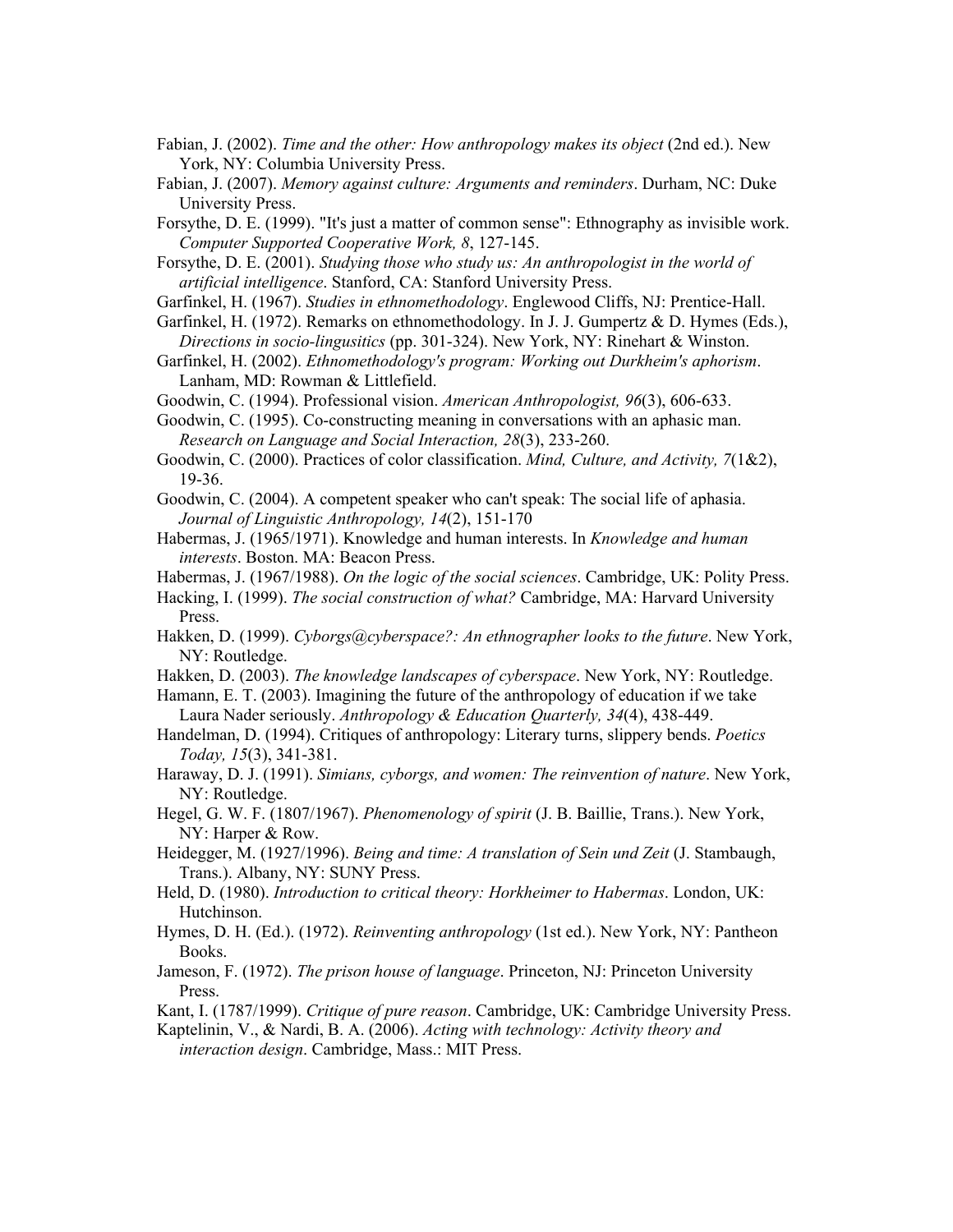- Lave, J. (1991). Situating learning in communities of practice. In L. Resnick, J. Levine & S. Teasley (Eds.), *Perspectives on socially shared cognition* (pp. 63-83). Washington, DC: APA.
- Lave, J., & Wenger, E. (1991). *Situated learning: Legitimate peripheral participation*. Cambridge, UK: Cambridge University Press.
- Lukacs, G. (1971). *History and class consciousness: Studies in Marxist dialectics*. Cambridge, MA: MIT Press.
- Marcus, G. E. (1995). Ethnography in/of the world system: The emergence of multi-sited ethnography. *Annual Review of Anthropology, 24*, 95-117.
- Marcus, G. E. (1999a). Critical anthropology now: An introduction. In G. E. Marcus (Ed.), *Critical anthropology now: Unexpected contexts, shifting constituencies, changing agendas* (pp. 3-28). Santa Fe, NM: School of American Research Press.
- Marcus, G. E. (Ed.). (1999b). *Critical anthropology now: Unexpected contexts, shifting constituencies, changing agendas*. Santa Fe, NM: School of American Research Press.
- Marx, K. (1867/1976). *Capital* (B. Fowkes, Trans. Vol. I). New York, NY: Vintage.
- Maxwell, J. (2004a). Causal explanation, qualitative research, and scientific inquiry in education. *Educational Researcher, 33*(2), 3-11. Retrieved from http://www.aera.net/pubs/er/pdf/vol33\_02/2026-02\_pp03-11.pdf.
- Maxwell, J. A. (2004b). Reemergent scientism, postmodernism, and dialogue across differences. *Qualitative Inquiry, 10*, 35-41.
- Munn, N. D. (1992). The cultural anthropology of time: A critical essay. *Annual Review of Anthropology, 21*, 93-123
- Nader, L. (1972). Up the anthropologist--perspectives gained from studying up. In D. Hymes (Ed.), *Reinventing anthropology* (pp. 284-311). New York, NY: Pantheon Books.
- Nader, L. (1996). Preface. In L. Nader (Ed.), *Naked science: Anthropological inquiry into boundaries, power, and knowledge* (pp. xi-xv). London, UK: Routledge.
- Nardi, B. (Ed.). (1996). *Context and consciousness: Activity theory and human-computer interaction*. Cambridge, MA: MIT Press.
- Outhwaite, W. (1994). *Habermas: A critical introduction*. Palo Alto, CA: Stanford University Press.
- Rosaldo, R. (1993). *Culture & truth: The remaking of social analysis*. Boston, MA: Beacon Press.
- Roscoe, P. B. (1995). The perils of 'positivism' in cultural anthropology. *American Anthropologist, 97*(3), 492-504.
- Ruby, J. (Ed.). (1982). *A crack in the mirror: Reflexive perspectives in anthropology*. Philadelphia, PA: University of Pennsylvania Press.
- Sandywell, B. (2008). Constructivism. In *International encyclopedia of the social sciences* (Vol. 2, pp. 96-99). Detroit, MI: Macmillan Reference USA.
- Scholte, B. (1971). Discontents in anthropology. *Social Research, 38*, 777-807.
- Scholte, B. (1972). Toward a reflexive and critical anthropology. In D. Hymes (Ed.), *Reinventing anthropology* (pp. 430-458). New York, NY: Vintage Books.
- Scholte, B. (1978a). Critical anthropology since it's reinvention: On the convergence between the concept of paradigm, the rationality of debate and critical anthropology. *Anthropology & Humanism Quarterly, 3*(1-2), 4-17.
- Scholte, B. (1978b). On the ethnocentricity of scientistic logic. *Dialectical Anthropology, 3*(2), 177-189.
- Schutz, A. (1967). *Phenomenology of the social world* (F. Lehnert, Trans.). Evanston, IL: Northwestern University Press.